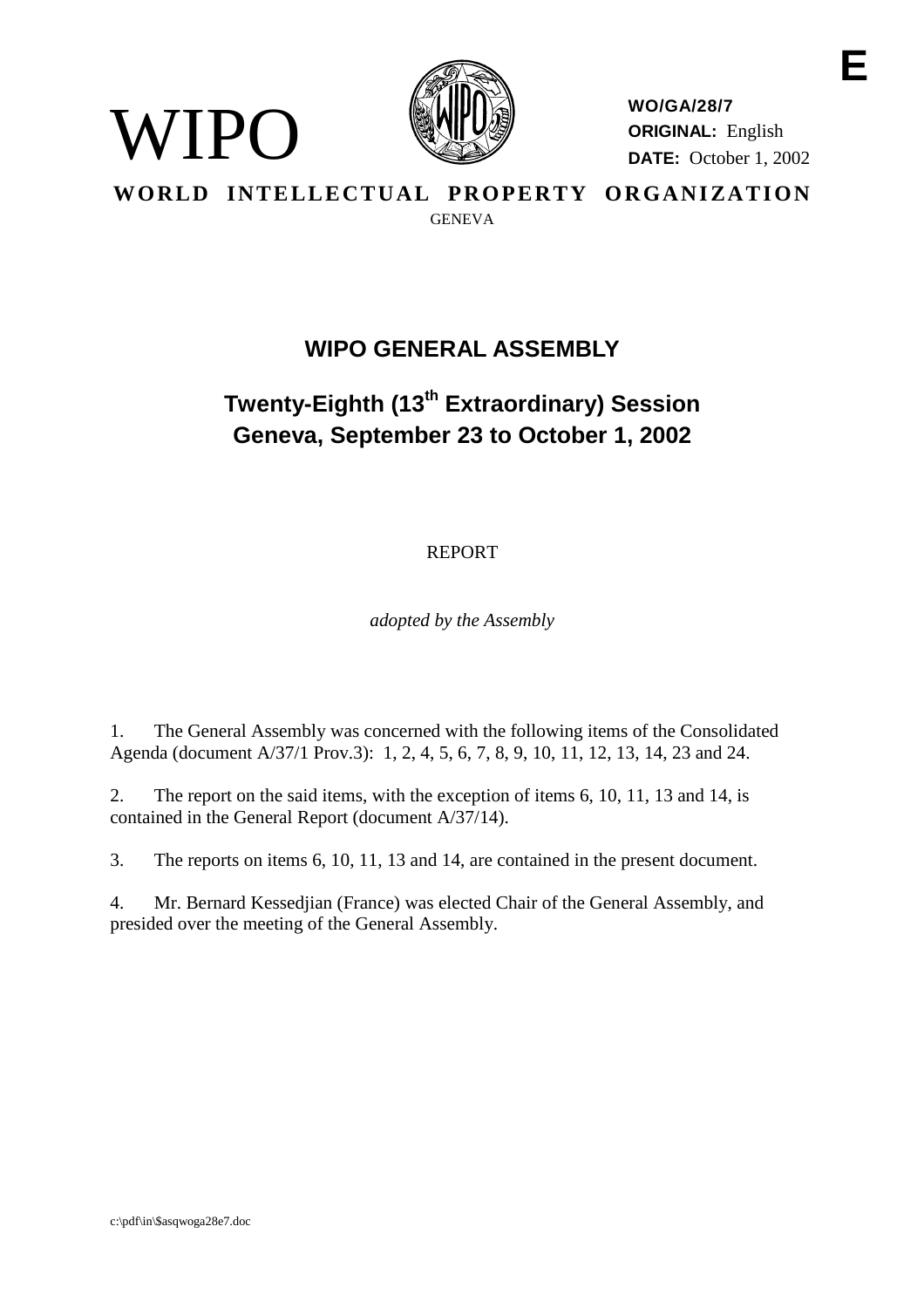# WO/GA/28/7

### page 2

# ITEM 6 OF THE CONSOLIDATED AGENDA:

# COMPOSITION OF THE PROGRAM AND BUDGET COMMITTEE

# 5. Discussions were based on document WO/GA/28/1.

6. The Chair of the General Assembly noted that further to informal consultations among the regional groups and taking into consideration the need expressed by a number of delegations to improve the geographical representation in the Program and Budget Committee, the following proposal on the composition of the Committee was made to the WIPO General Assembly: Algeria, Argentina, Brazil, Bulgaria, Canada, Chile, China, Czech Republic, Ecuador, Egypt, France, Germany, Hungary, India, Japan, Mexico, Morocco, Netherlands, Nigeria, Oman, Pakistan, Philippines, Republic of Korea, Russian Federation, Senegal, Slovakia, South Africa, Spain, Sri Lanka, Switzerland (*ex-officio*), Ukraine, United Kingdom, United States of America, Venezuela and Yugoslavia (35).

7. The Delegation of Mexico noted the increase in the Committee membership from 33 to 35 Member States and enquired as to which regional groups received the additional two seats.

8. The Chair indicated that the additional seats were given to the Asian Group and the Group of Central European and Baltic States following consultations among regional groups.

9. The Delegation of Mexico, while acknowledging a possible geographical imbalance in the Committee, requested for an opportunity to have additional consultations on the composition of the Committee before the next Assemblies, or at the latest during the next Assemblies.

10. The Delegation of Barbados associated itself with the statement made by the Delegation of Mexico and wished to see the matter resolved as soon as possible to the satisfaction of all parties. Speaking on behalf of GRULAC, the Delegation of Barbados stressed the importance it attaches to decisions within WIPO being reached in an open and transparent manner. In this regard, GRULAC wished to emphasize the role of the General Assembly as WIPO's supreme decision-making authority, and to point out that the right of individual Member States to participate fully in decisions on matters under consideration at the General Assembly should in no way be considered to be pre-empted by prior consultations. GRULAC had joined in the consensus on this matter in a spirit of compromise and with a view to ensuring a successful conclusion to this year's Assemblies and looks forward to a full and balanced discussion of the matter at next year's Assemblies. GRULAC trusts that Member States will be able to agree on a more equitable distribution of seats within the Program and Budget Committee.

11. The Delegation of Belarus, on behalf of the Group of Central Asian, Caucasus and Eastern European Countries, stated that they were deeply concerned not only by the redistribution of seats on the Program and Budget Committee, as a result of which, for example, one group of 15 countries received five seats and another, of 12 countries, only two, but also by the self-evident fact that the distribution had been done without the requisite transparency and consultations with interested regional groups, which was contrary to the previous common practice of WIPO. The Group noted that the principle of equitable geographical distribution was and remains one of the foundations of the formation of United Nations bodies, and that principle should not be neglected. They were, however, ready to join the consensus regarding the proposed composition of the Program and Budget Committee, but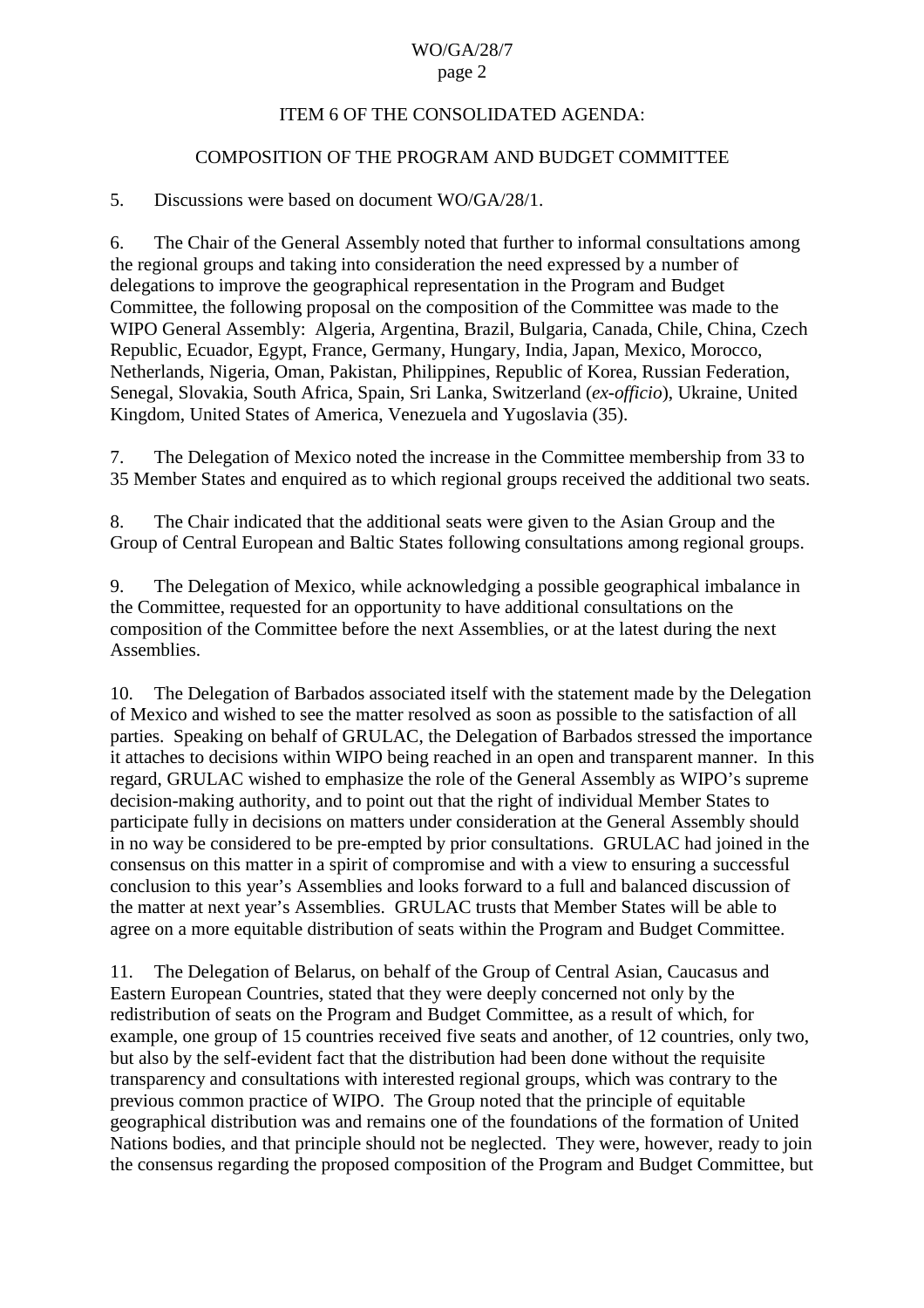only on the understanding that the consensus is of a temporary nature, relates to the composition of the Committee only for 2002-2003, and will be reviewed next year.

12. In response to a question from the Delegation of Argentina, the Chair elaborated on the number of seats by regional groups under the current proposal as follows: African Group (6), Asian Group (6), Group of Central European and Baltic States (5), Group of Central Asian, Caucasus and Eastern European Countries (2), Group B countries, including Switzerland (*ex-officio*) (9), GRULAC (6), China (1).

13. The Chair noted the concerns expressed by some members of the regional Groups with regards to the need to have adequate geographical representation in the Program and Budget Committee. He recalled the statements made during the 1998 and the 2001 Assemblies meetings on the matter. The Chair also recalled the current requests of the African Group as well as the Group of Central European and Baltic States to have one additional representation each in the Committee in view of the size of their country members. Given that these were not taken into consideration, the Chair, while emphasizing that this proposed arrangement was provisional, noted the following: first, that there were concerns expressed by some regional groups with regards to geographical representation, second that consultations would continue to be made and finally, that this matter would be included as part of the Agenda for the 2003 meetings of the Assemblies.

14. The General Assembly approved the composition of the Program and Budget Committee, as described in paragraph 6 above, for the period September 2002 to September 2003, and decided that the membership and composition of the Program and Budget Committee would be reviewed again in September 2003.

# ITEM 10 OF THE CONSOLIDATED AGENDA:

# DIPLOMATIC CONFERENCE ON THE PROTECTION OF AUDIOVISUAL PERFORMANCES

15. Discussion on the item was based on document WO/GA/28/5.

16. In introducing the subject matter, the Secretariat recalled that the document WO/GA/28/5 contained a proposal of the Director General to resume international discussions on the protection of audiovisual performances. In view of the importance of the issue and the need to ensure full transparency, an *ad hoc* informal meeting, which would be open to all Member States and interested intergovernmental and non-governmental organizations would be called. Because of the time which had passed since December 2000, that meeting was envisaged to take place in the first half of 2003. Such a meeting would be convened after a further assessment of the situation by the International Bureau. There would also be consultations with the regional group coordinators based in Geneva as to organizational, procedural and other matters. It was also proposed that the issue of the Diplomatic Conference on the Protection of Audiovisual Performances remain on the agenda of the WIPO General Assembly in its session of September 2003.

17. The Chair recalled that, at its meeting in September 2001, the General Assembly had decided that the item remain on the agenda of the meeting of the Assembly in 2002. Now, the calling of an informal *ad hoc* meeting was proposed, aiming at the resumption of international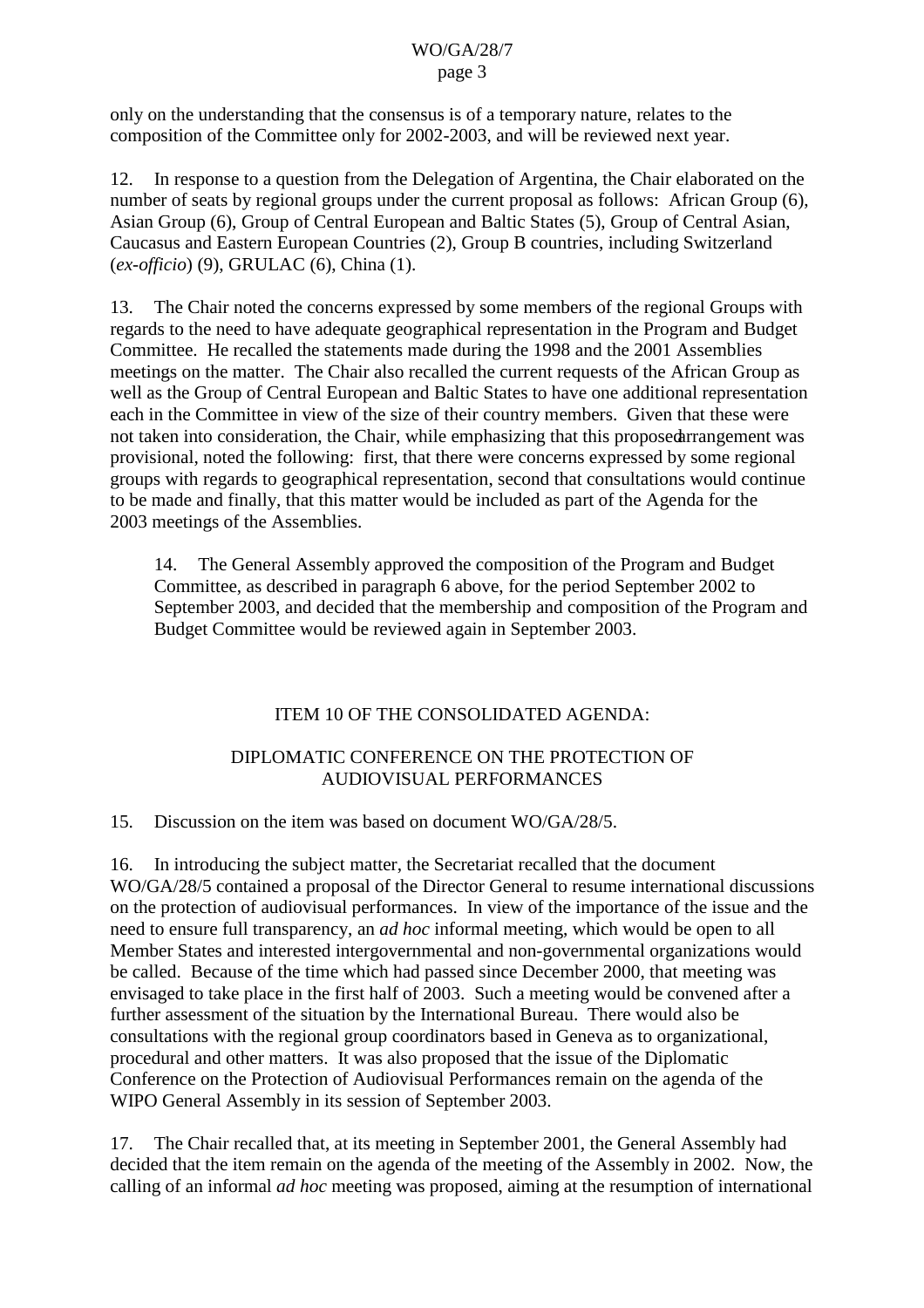discussions, with due regard to transparency. If it was decided to proceed further, a concrete agenda could be identified with the eventual possibility of reconvening the Diplomatic Conference.

18. The Delegation of Denmark, speaking on behalf of the European Community and its Member States, reiterated its continued commitment to a meaningful updating of the Rome Convention as regards the protection of audiovisual performances, to providing audiovisual performers with the international protection they deserve, and to settling finally the unfinished business from the 1996 Diplomatic Conference. Some progress had been made on that issue during the Diplomatic Conference in December 2000. It should be recognized, however, that the Conference had faced a rather difficult challenge in view of the different concepts at stake. Those differences could be not be bridged in the run-up to the Diplomatic Conference of 2000, nor during the intensive negotiations at the latter Conference, or during other contacts over the last two years. Because of those circumstances, and their strong commitment, the European Community and its Member States welcomed the proposal of the Director General as a useful basis for assessing the future prospects of work and for giving a new impetus to the international discussions on that important issue. The European Community and its Member States had noted with interest that the Director General, in paragraph 4 of document WO/GA/28/5, proposed that the International Bureau assess the situation in the coming months with a view to possibly calling an *ad hoc* informal meeting in the first half of 2003. That appeared to be a timely initiative and worthwhile exploring further. The European Community and its Member States, like other delegations, had seen the document and the suggestions contained therein only very recently. In order to do it full justice and to explore its potential further, opportunities should be given to consult thoroughly with other delegations and with the International Bureau on, in particular, the appropriateness, timing, duration and agenda of such a meeting. They were determined to contribute in the most constructive manner to those consultations. Consequently, the Delegation was of the view that it would be premature to take any final decision at the present Assembly. Whatever the outcome of the consultations, it would be important to stress two considerations. First, given the complexity of the issues and keeping in mind the need to safeguard transparency, the European Community and its Member States shared the conclusion of the Director General that any informal meeting should, in any event, be open to all Member States and interested intergovernmental and non-governmental organizations. Second, the European Community and its Member States took note of the proposal in paragraph 5 of document WO/GA/28/5 that the issue of the Diplomatic Conference on the Protection of Audiovisual Performances remained on the agenda of the WIPO General Assembly for its session in September 2003.

19. The Delegation of Japan stated that, during the two years since the Diplomatic Conference of 2000, relevant parties, including the International Bureau of WIPO, had tried to find ways for the possible adoption of a treaty on audiovisual performances. There seemed to be, however, little progress on that issue and it was concerned that the momentum for the conclusion of a treaty could be lost, if the situation remained unchanged. In that respect, the proposal made by the Director General to hold an *ad hoc* informal meeting would be useful to maintain the momentum. Its Government fully supported the proposal and the procedure as suggested by the Director General, and hoped that that informal meeting would be the first international step towards the early reconvening of the Diplomatic Conference. It further stated that it would be important to reaffirm agreement on the articles on which consensus had been reached at the 2000 Diplomatic Conference, and discussions should not be reopened on those issues. In addition, the Delegation was of the view that attention should be paid to the balance among the related rights holders, namely, phonogram producers, performers and broadcasting organizations, which had been maintained since the establishment of the Rome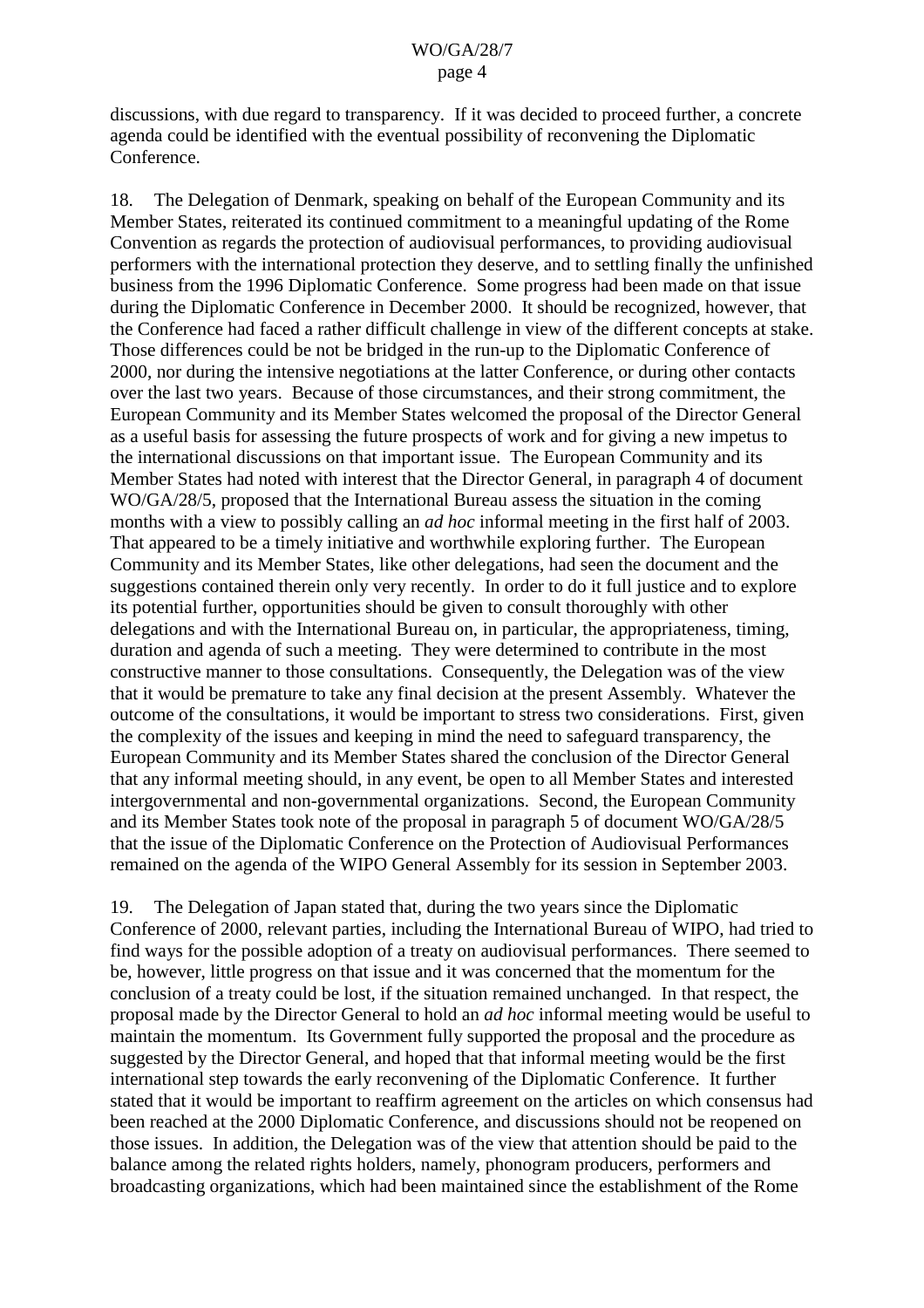Convention. If the treaty on audiovisual performances was not adopted, that balance could be jeopardized.

20. The Delegation of Barbados, speaking on behalf of the Group of Latin American and Caribbean Countries (GRULAC), recalled that the group had participated actively in the proceedings of the Diplomatic Conference in 2000 and that significant progress had been made then towards the adoption of an international instrument. It simply remained to complete the work of that Diplomatic Conference on the one outstanding Article. In that regard, the group supported the suggestion that informal consultations on the reconvening of the Diplomatic Conference continue and that the matter be retained on the agenda of the next Assembly.

21. The Delegation of Algeria, speaking on behalf of the Group of African Countries, supported the proposed consultations on audiovisual performances with the strategic objective of preparing for the reconvening of the Diplomatic Conference. Such consultations should follow a work program that reaffirmed the issues on which agreement had already been reached in the Diplomatic Conference of 2000. The consultations should aim at protecting the economic and moral rights of performers at national and international levels, taking into account the evolution of current technologies.

22. The Delegation of Algeria, speaking on behalf of its own country, reiterated the importance its country attached to the reconvening of the Diplomatic Conference. It recalled that interest in such an international treaty had been shown at the regional consultation meeting held in Algiers before the Diplomatic Conference of 2000, as well as at the Conference itself. The Delegation fully supported the proposal by the Director General that an informal meeting be called so that, eventually, the Diplomatic Conference could be reconvened to adopt an international instrument on the issue.

23. The Delegation of Ghana congratulated the Chair for working so diligently, as well as the Vice-Chairs. The Delegation paid tribute to Dr. Kamil Idris for working so tirelessly with his excellent team to achieve so much within so short a time. Its country considered the protection of audiovisual performances a very important issue. Ghana was grateful for paragraphs 4 and 5 of the document under discussion, which were also welcome. The Delegation said that its Government was ready to participate in the meeting convened for the resolution of outstanding issues on the international protection of audiovisual performances.

24. The Delegation of Kyrgyzstan supported the proposals of the Director General that an informal meeting be convened in the first half of 2003 and that the issue be discussed in the next Assembly. It also agreed that the Diplomatic Conference should be reconvened. The issue of audiovisual performances was important in the development of the information society. The 2000 Diplomatic Conference, despite its heavily charged agenda, had reached agreement on a number of issues. The Delegation stated that it was prepared to participate in resolving the remaining issues.

25. The Delegation of Mexico supported the statement made by the Delegation of Barbados on behalf of GRULAC. The Delegation recalled that since 1992, when discussions started on that item, its country had accorded great priority to the protection of performers. Consequently, it supported the consultations leading to an *ad hoc* informal meeting, with a view to overcoming the remaining differences. Moreover, it was also of the view that the issue should remain on the agenda of the 2003 session of the General Assembly. The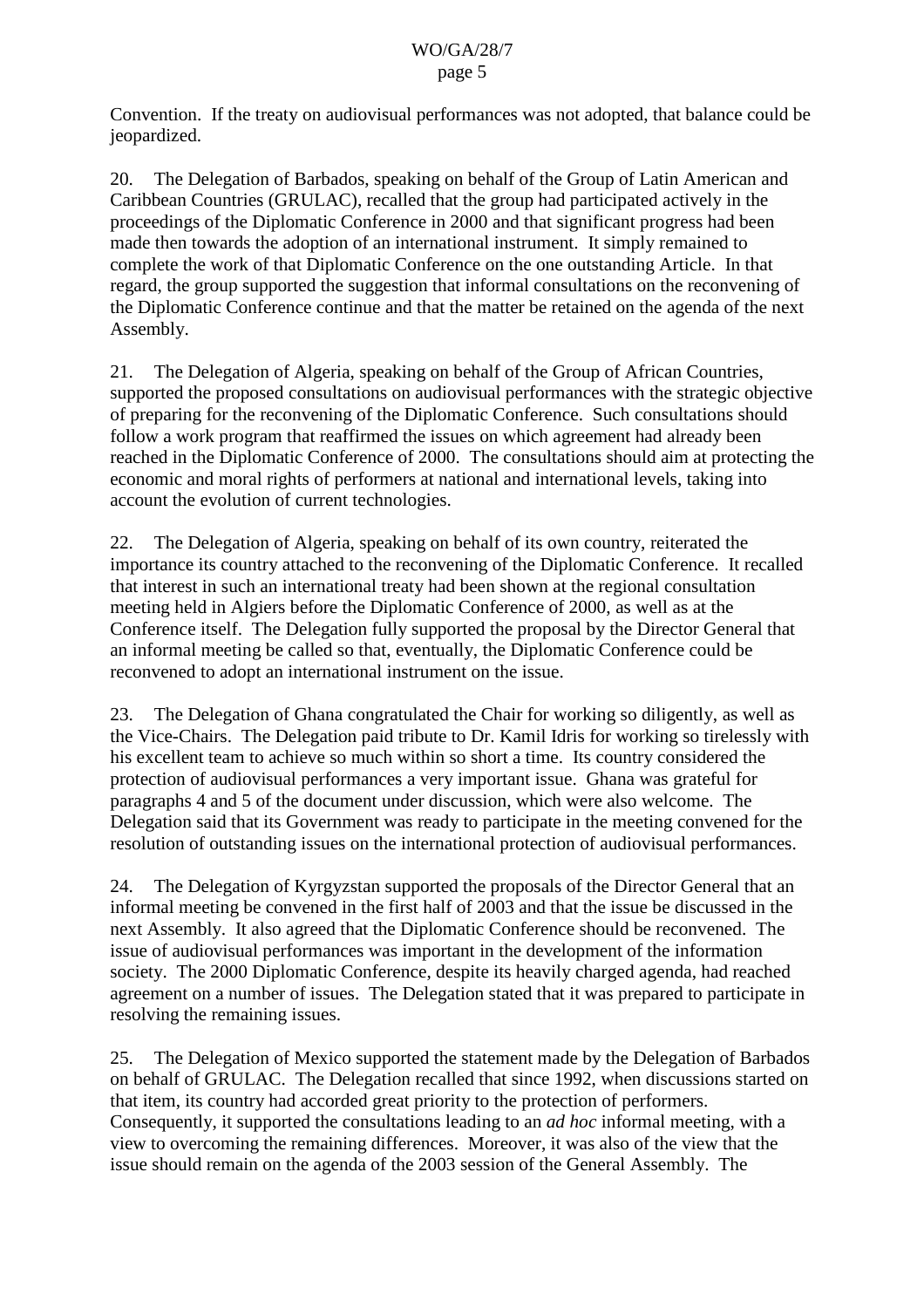Delegation would be an active participant in all such consultations in order to achieve a satisfactory solution.

26. The Delegation of Belarus, speaking on behalf of the Group of Eastern European, Caucasus and Central Asian Countries, expressed its full support to the proposals of the Director General, contained in document WO/GA/28/5, given the great importance of the matter for all countries, and in particular for the countries of its own group, and the fact that a great deal of work had already been done by all delegations that participated in the Diplomatic Conference of December 2000, with only a few issues remaining unsolved.

27. The Delegation of Norway expressed its commitment to updating the international protection of broadcasters and exploring new items for discussion in the Standing Committee on Copyright and Related Rights. However, it was most concerned by the lack of an appropriate basis for the protection of audiovisual performances. Performers were an important part of the cultural environment and the use of performances had become more international and of greater economic relevance. The justification for the protection of audiovisual performers was as strong and undeniable, as was that for protection of authors and musical performers. It was therefore necessary to continue working to find solutions, in order to reconvene the Diplomatic Conference as soon as possible. The Delegation fully supported the proposals made by the Director General.

28. The Delegation of South Africa supported the proposals of the Director General. However there were other important issues, such as the protection of traditional knowledge and folklore, which also merited the attention of the General Assembly, noting that the Intergovernmental Committee had not submitted an interim report on its work to the General Assembly. The Delegation was of the view that, as an interrelated subject it should not be treated in isolation. The work in the said Committee and that on the audiovisual question should be intertwined.

29. The Director General, in response to the concern expressed by the Delegation of South Africa, stated that the issue of audiovisual performances had been the subject of a Diplomatic Conference. The work of that Diplomatic Conference had to be completed. The issue of traditional knowledge, folklore and genetic resources had received a tremendous amount of attention from Member States and the International Bureau, and it was for that reason, an Intergovernmental Committee had been established. That Committee would meet next December and it would decide on whether or not to submit a progress report to the General Assembly, which the International Bureau would be glad to prepare.

30. The Delegation of South Africa, while agreeing with the points made by the Director General, reiterated that one should not overlook issues which were intertwined.

31. The Delegation of the Republic of Armenia stated that the issue of audiovisual performances had great importance and it, therefore, encouraged that informal consultations be held so that an informal meeting could take place as soon as possible. It also supported the need to retain the issue of the Diplomatic Conference on the Protection of Audiovisual Performances on the agenda of the WIPO General Assembly in its session in September 2003.

32. The Delegation of the United States of America recalled, and appreciated, the hard work of delegations, the Director General and the International Bureau in December 2000 for the purpose of concluding a Treaty for the Protection of Audiovisual Performances. That treaty continued to be of great importance to its Government as well as to performers and producers.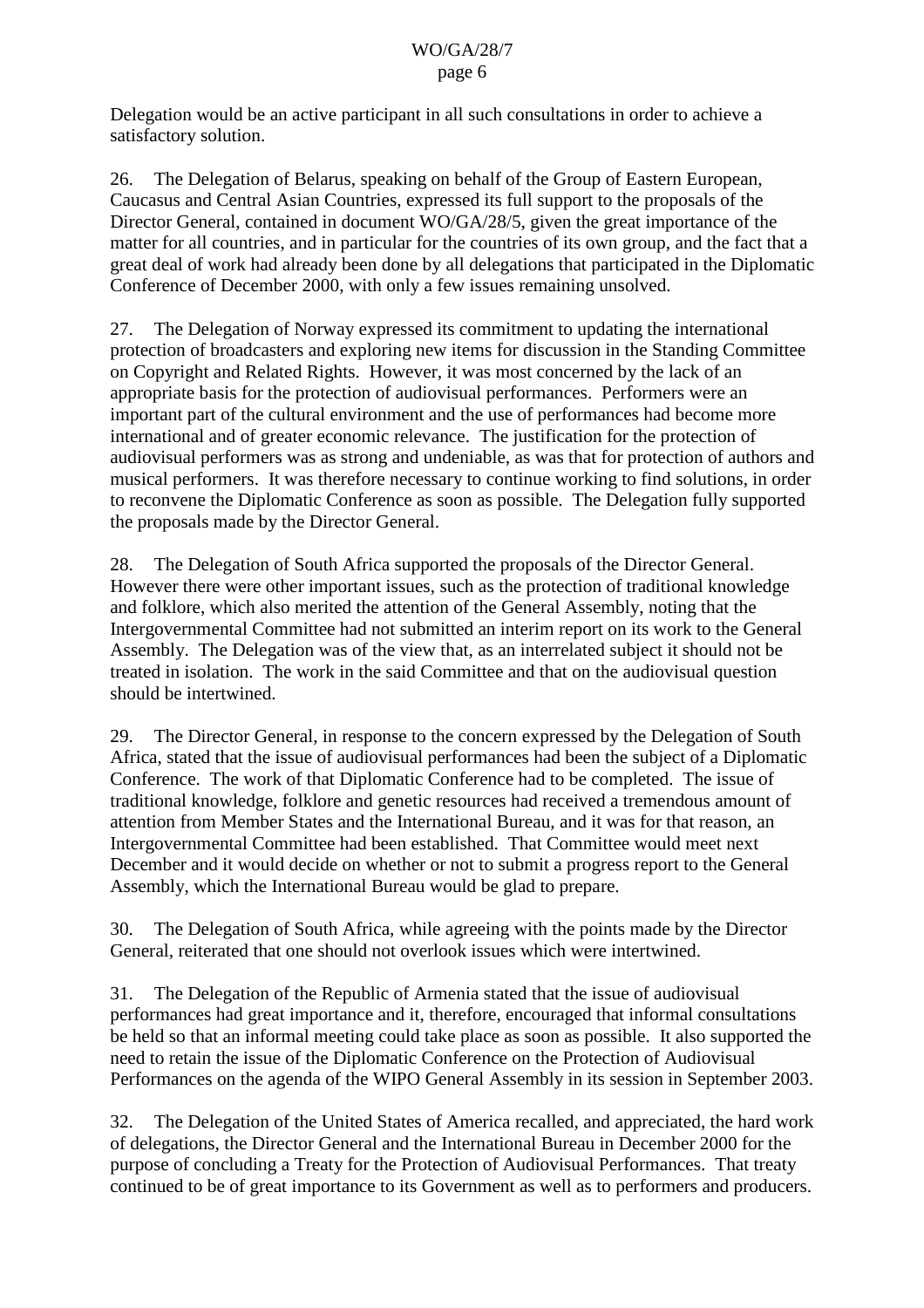It found the proposal for consultations to be interesting and potentially very important, but having only just received the document, it needed to reflect on the process outlined therein. The Delegation called attention to subsequent events reflected in document IAVP/DC/39 of the Diplomatic Conference, regarding the declaration of the Chairman of Main Committee I which was reflected in paragraph 423 of document IAVP/DC/37, concerning royalties collected for performances, and stated its concern that the information reflected in those documents might cast some doubt on the continuing solidity of the consensus regarding the articles that had been agreed to. The Delegation was interested in participating in consultations with others delegations and with the International Bureau, and remained committed to participating in any process that might move the debate forward to ensure protection for that important group of related rights holders and copyright owners.

33. The Delegation of Latvia, speaking on behalf of the Group of Central European and Baltic States, stated that it considered the proposal of the Director General to hold an informal meeting in the first half of 2003 as reasonable. The 2000 Diplomatic Conference had been close to reaching an agreement, but as much time had since passed, it was necessary to exchange views on how to proceed. The Delegation also supported the proposal contained in paragraph 5 of the document. It expressed its hope that the present initiative would prevent the loss of momentum and help resolve the remaining differences.

34. The Delegation of Sudan endorsed the statement made by the Delegation of Algeria on behalf of the African Group. It recalled the progress made during the 2000 Diplomatic Conference, when a provisional agreement was reached on 19 articles, with only one outstanding article left unresolved. The Delegation supported the proposals contained in paragraphs 4 and 5 of the document. The informal meeting in the first half of 2003 should include all countries and all interested parties.

35. The Delegation of Canada joined the delegations that had previously supported the proposals made by the Director General. Ideally, it was of the opinion that the *ad hoc* meeting should take place adjacent to a session of the Standing Committee of Copyright and Related Rights.

36. The Delegation of India, speaking on behalf of the Asian Group, noted that the Diplomatic Conference on the Protection of Audiovisual Performances convened in December 2000 had not reached an agreement on outstanding issues. At its last session in September 2001, the Assembly had decided that contacts and discussions should continue to overcome the differences. The International Bureau, in paragraph 3 of document WO/GA/28/5, had stated that there had been no significant change in the positions since last year, in spite of some contacts between interested parties. In view of the importance of the issue, it requested the International Bureau to assess the situation in the coming months with a view to possibly holding*ad hoc* informal consultations in the first half of 2003, and report to the General Assembly at its next session.

37. On behalf of its own country, the Delegation of India reiterated that, in view of the complexity of the issue, there was a need to hold wide-scale consultations at the informal level, both regional and inter-regional. It therefore supported the proposal of the Director General that consultations should continue at the informal level towards evolving consensus on the unresolved issues.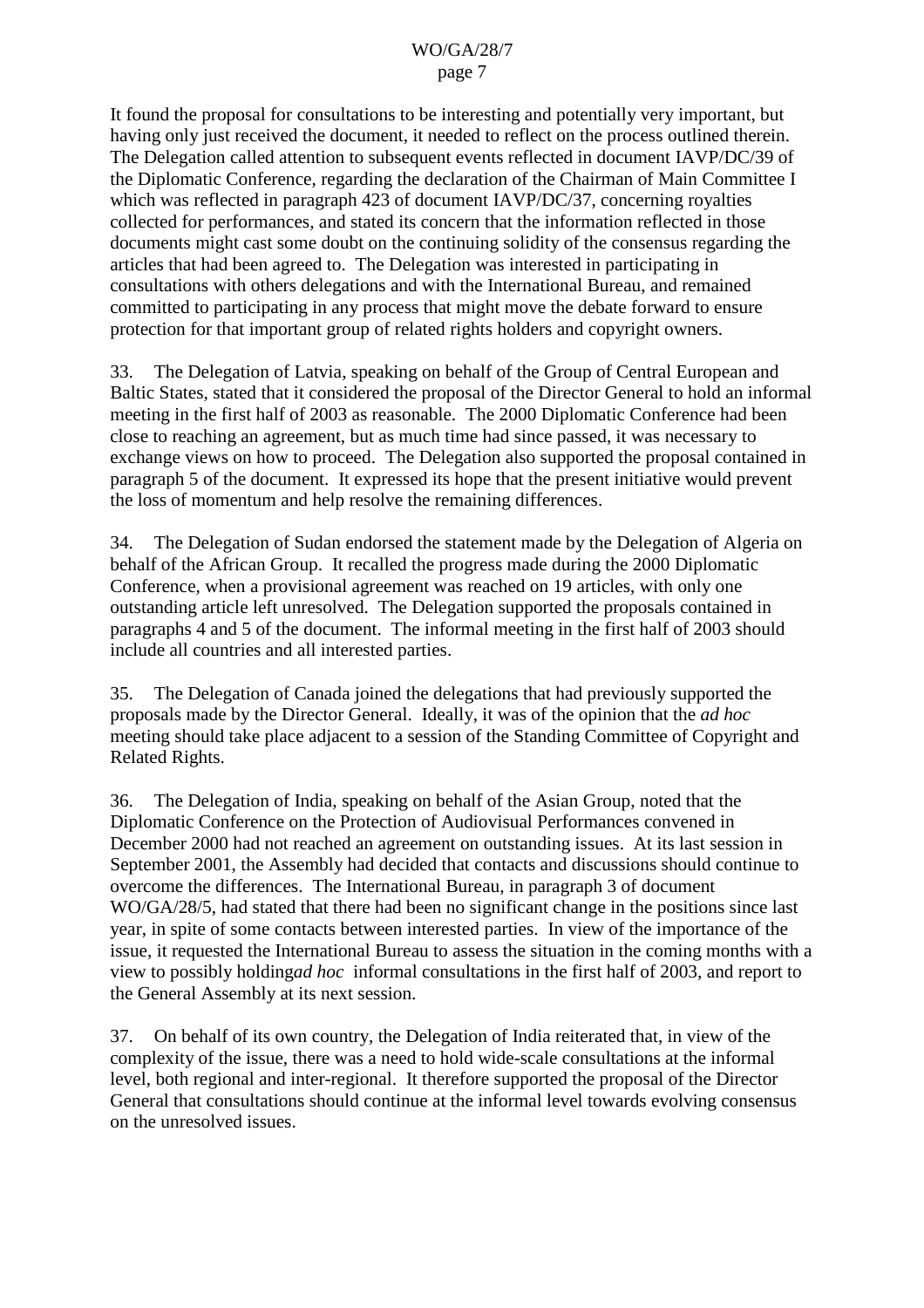38. The Delegation of Peru endorsed the statement made by the Delegation of Barbados on behalf of GRULAC. It expressed its full support for reconvening the Diplomatic Conference as soon as possible.

39. The Delegation of Kenya expressed its full support for the statement made by the Delegation of Algeria on behalf of the African Group. The protection of audiovisual performances was of outmost importance for its country and it was necessary to quickly overcome the current stalemate. It gave full support to the proposals contained in paragraphs 4 and 5 of the document.

40. The Delegation of Denmark, speaking on behalf of the European Community and its Member States, referred to the declaration contained in document IAVP/DC/39, to which the Delegation of the United States of America had made reference. It had been submitted in reaction to a declaration by the Chairman of Main Committee I of the Diplomatic Conference. The Delegation recalled that, during that particular meeting of Main Committee I of the Diplomatic Conference on December 20, 2000, the floor had not been opened for substantive discussions, and that the Chairman's declaration represented only his personal views in connection with a proposal by the Delegation of the United States of America on Article 4 of the draft treaty. Consequently, there had been no other possibility but to submit a declaration in writing which reiterated that the declaration of the Chairman of Main Committee I was of a unilateral nature and in no way implied a commitment for the members of Main Committee I or for the future contracting parties to the treaty.

41. The Chair concluded that there had been a practically unanimous support for the process proposed by the Director General to resume the work that could lead to the reconvening of the Diplomatic Conference. Everyone had underlined the importance of the subject and the importance of arriving, to the extent possible, at an international agreement on the matter. All delegations had expressed the will to see progress on the issue. The proposal set forth in document WO/GA/28/5 was a working method and procedure rather than of formal structures. He therefore proposed the following be decided upon:

(i) the Director General and the International Bureau would conduct informal consultations in the first quarter of 2003 with all interested parties to explore the possibilities of convening the informal meeting;

(ii) if those consultations proved to be successful, that an *ad hoc* informal meeting working group would be convened with the participation of all interested Member States and intergovernmental and non-governmental organizations to discuss exhaustively and in full transparency the renewal of the dialogue on protection of audiovisual performances;

(iii) a report would be made to the next session of the General Assembly. Furthermore, the issue would remain on the agenda of the General Assembly.

42. The General Assembly unanimously adopted the decision set forth by the Chair in paragraph 41, above.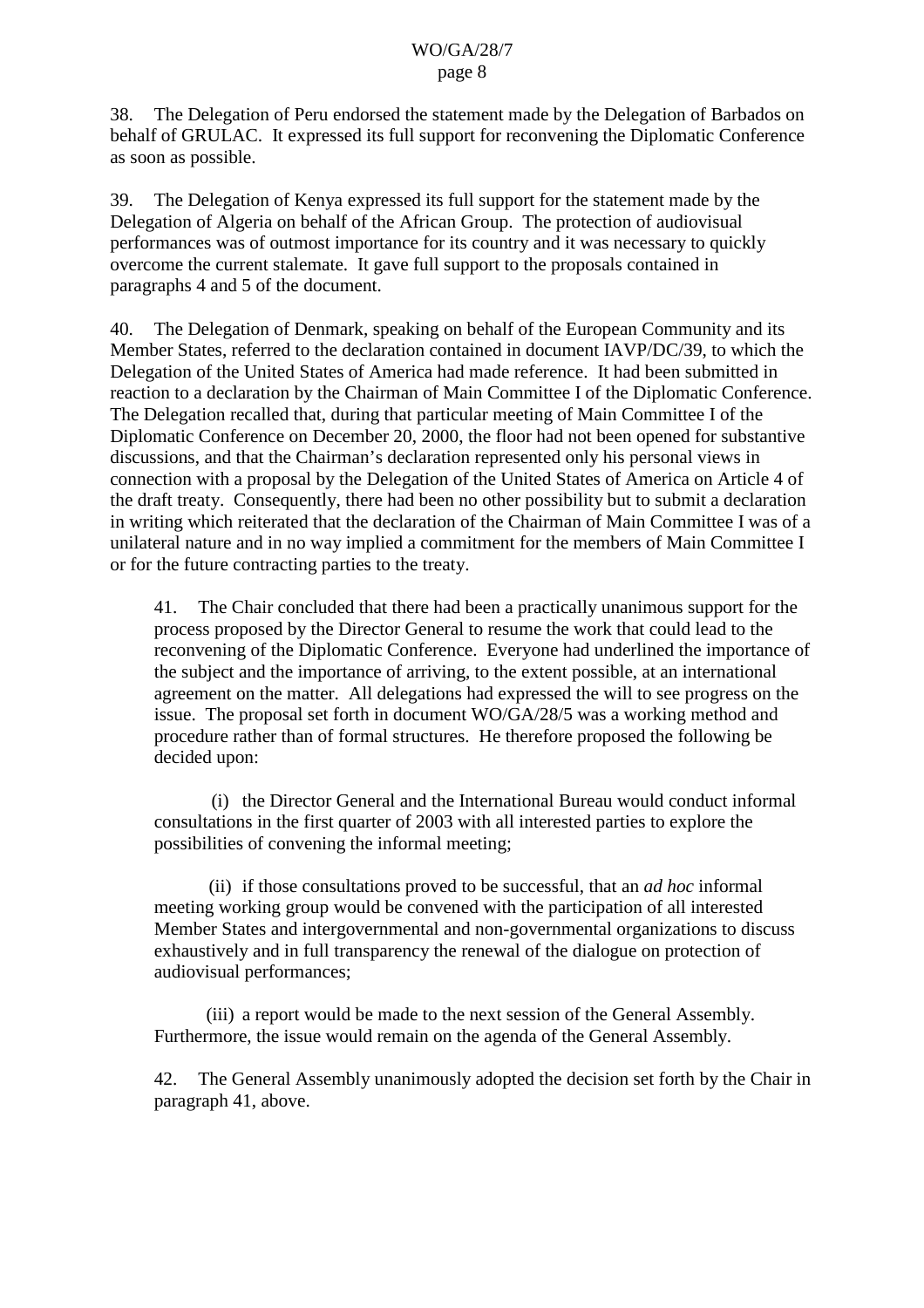#### ITEM 11 OF THE CONSOLIDATED AGENDA:

### REPORT ON THE POLICY ADVISORY COMMISSION (PAC)

#### 43. Discussion was based on document WO/GA/28/2.

44. At the invitation of the Chair Mr. Henry Olsson, Special Government Adviser, Ministry of Justice, Sweden, (member of the Policy Advisory Commission (PAC)) delivered the Report of the third meeting of the PAC.

45. Mr. Olsson recalled that the PAC had been initiated and introduced in the Program and Budget of WIPO for two main purposes; one was to advise the Director General on intellectual property policy issues, without prejudice to the Member States' policy-making authority, and the other was to raise awareness about intellectual property among political leaders and persons with political responsibilities. The Commission is composed of intellectual property experts, political leaders, ambassadors and high officials from Member States. The first Chairman of the Commission had been His Royal Highness, Price Hassan bin Talal of Jordan.

46. The PAC held its most recent plenary meeting in Geneva, on October 11, 2001. The Chairman of that Meeting was His Excellency Guido de Marco, President of the Republic of Malta. Also participating in the meeting were several high level personalities, including the President (of Romania) and former Presidents (of Bulgaria, Moldova and the Philippines), and one former Secretary General of the United Nations. In addition, several ministers, ambassadors and other high-level officials took part.

47. There were two substantive issues on the agenda, namely the Agenda for Development of the International Patent System, and Intellectual Property and Genetic Resources, Traditional Knowledge and Folklore.

48. In an in-depth discussion on the first topic, it was stated that the Commission supported and praised the initiative to present the issues for public discussion, with regard to both the substance and the timeliness of the project. The Commission had taken note that the patent system was in what might be termed a "crisis" in terms of the ever-increasing workload caused by, among other things, duplication of work.

49. The Commission also discussed general concerns, such as how much harmonization was possible, how the interests of the various stakeholders involved could be reconciled, and how the intellectual property system could be made affordable to all creative persons and entities. Emphasis was placed on the need to ensure that the system would operate to the maximum benefit of all participants, and especially that developing countries could effectively use it in their development efforts. At the end of its deliberations on this issue, the Commission expressed its strong support for the WIPO Patent Agenda and WIPO's efforts to create the political momentum worldwide so as to achieve its objectives.

50. In the discussion on Intellectual Property and Genetic Resources, Traditional Knowledge and Folklore, Mr. Olsson said that members of the Commission had stressed that this was a field of huge economic, social and cultural impact. This implied a critical need to enlarge the general debate and find solutions, and in this respect WIPO's initiative to create the Intergovernmental Committee (IGC) was highly acknowledged. Members discussed such issues as the respective advantages of taking a step-by-step approach or, alternatively, trying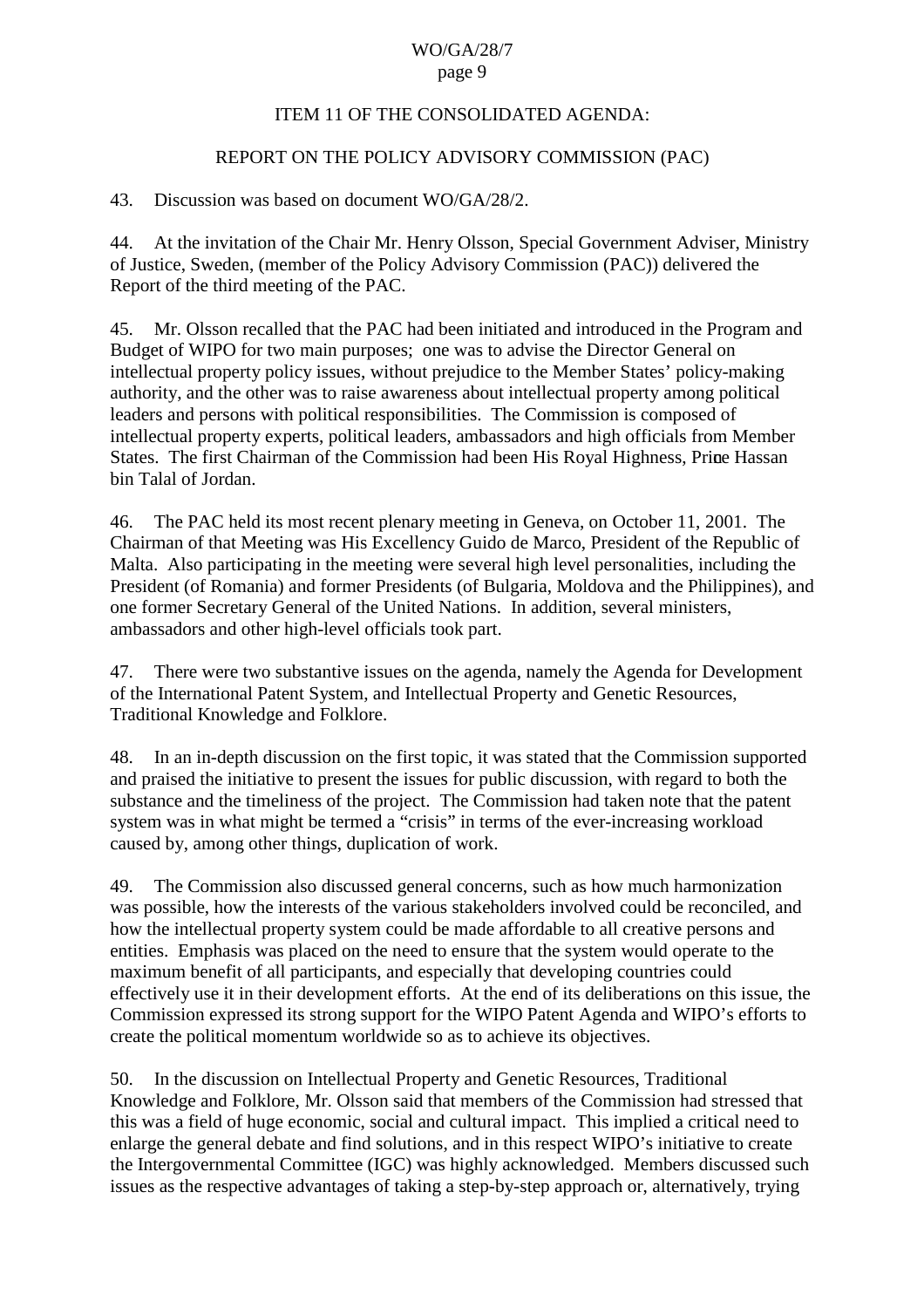to seek a rapid yet comprehensive solution. Overall, it was felt that WIPO should not attempt to force a one-size-fits-all solution, and it was suggested on the one hand that WIPO should help raise awareness of the importance of the matter, and on the other that the Intergovernmental Committee might wish to explore the soft-law approach.

51. At the October 11, 2001, meeting, a general discussion about WIPO and its role in a changing world also took place, and in the course of this it was affirmed that WIPO has the mandate, expertise, public acceptability, credibility and competence to play a leading role in the development of the intellectual property system in the new environment. The Commission particularly recognized and commended the considerable achievements of the Director General, Dr. Idris, in this respect.

52. Finally, the Commission had recommended that the WIPO Patent Agenda should be presented to political leaders at the highest possible level, and that in the genetic resources, traditional knowledge and folklore field, where the political will to move ahead already existed, emphasis should be placed on mobilizing the relevant technical expertise.

53. It was suggested that future discussions within the Policy Advisory Commission could explore the topics of enforcement of IPRs, WIPO's role in helping its Member States to meet the challenges of globalization, and the possible role of WIPO in the valuation of IPRs in the process of privatization.

54. The Chairman thanked Mr. Olsson for his detailed and precise presentation.

55. The representative of Latvia, speaking on behalf of the Regional Group of the Central European and Baltic States, stated that the Group had followed the work of the PAC with interest. The Group believed that the Commission had produced important output, including the World Intellectual Property Declaration, and it looked forward to the contribution of the PAC in the fields of enforcement, development of the intellectual property system in the context of globalization, and other emerging issues. The Group hoped that the Commission would continue to provide substantive input in the future, and further hoped that it would receive more information about the activities of the Task Force of the PAC, and also about the contributions of other high-level consultative bodies in WIPO.

56. The WIPO General Assembly noted the contents of document WO/GA/28/2 and the contents of the annex to that document.

# ITEM 13 OF THE CONSOLIDATED AGENDA:

# INTERNET DOMAIN NAMES

57. Discussions were based on documents WO/GA/28/3, WO/GA/28/3 Add. and WO/GA/28/3 Add.2.

58. The Secretariat stated that the background to the issues discussed in the above documents was the Uniform Domain Name Dispute Resolution Policy, a procedure which offers protection to trademarks against their abusive registration as domain names. The Secretariat explained that experience has shown that identifiers other than trademarks also were the subject of abuse in the Domain Name System (DNS). It recalled that the WIPO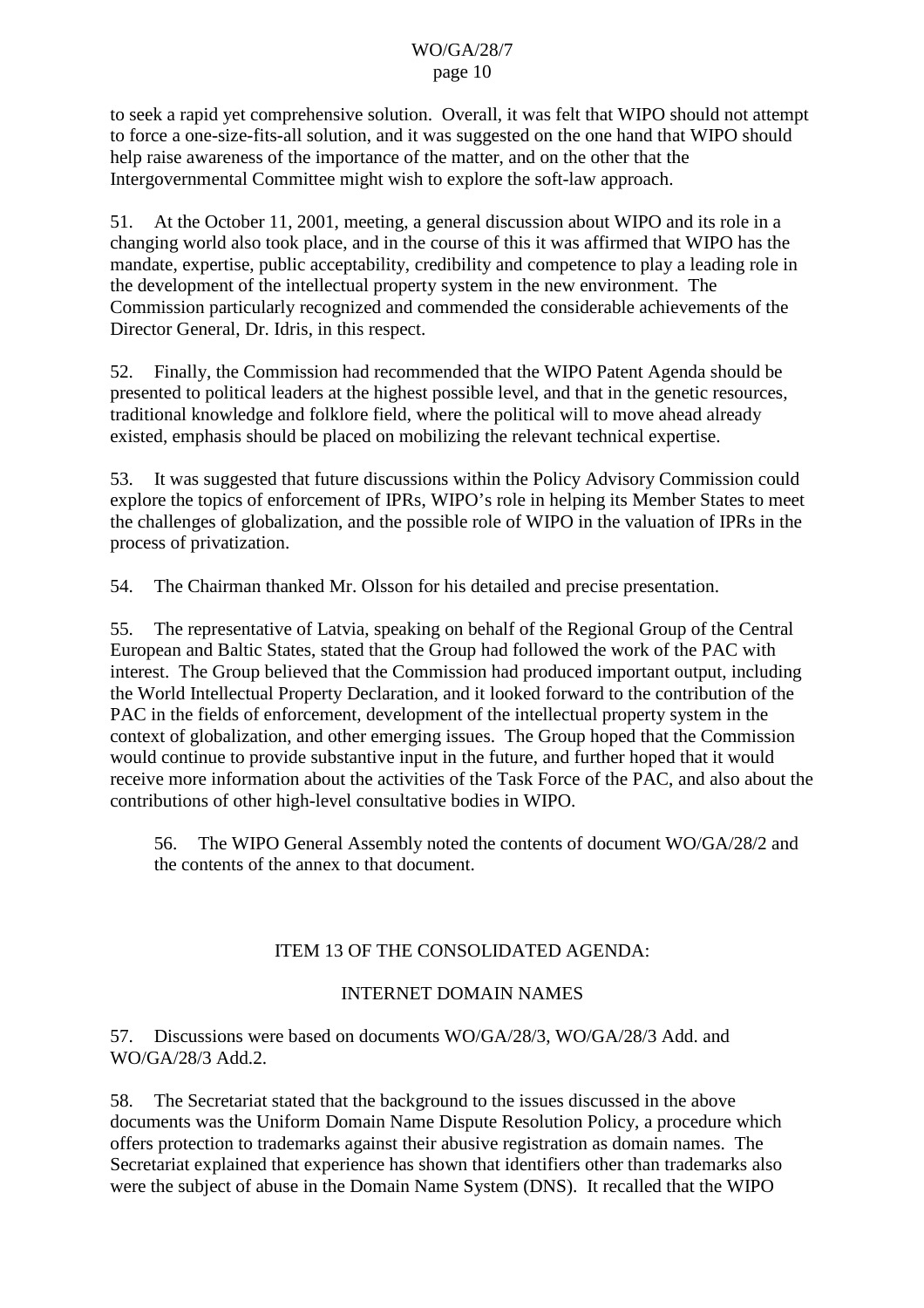Member States had requested that a process be undertaken to examine how to deal with the problems encountered in relation to those other identifiers. The Report of this process, known as the Second WIPO Internet Domain Name Process, was published on September 3, 2001, prior to the WIPO General Assembly of that year. At its meeting in September 2001, the WIPO General Assembly decided (document WO/GA/27/8) that the Standing Committee on the Law of Trademarks, Industrial Designs and Geographical Indications (SCT) was to hold two special sessions on the Report of the Second WIPO Internet Domain Name Process. At the same time it was decided that "[a] report of the two special sessions of the SCT should be prepared which presents the options for the treatment of the issues dealt with in the Second Process Report … [and which] should be transmitted to the meetings of the WIPO General Assembly in September 2002 for consideration and decision." The Secretariat stated that the options for the treatment of the issues were reflected in document WO/GA/28/3 and referred specifically in this respect to the recommendations of the SCT (SCT recommendations) contained in paragraphs 11 (International Nonproprietary Names (INNs) for Pharmaceutical Substances), 15 (trade names), 18 (personal names), 24 (names and acronyms of international intergovernmental organizations (IGOs)), 31 (country names) and 45 (geographical indications). With respect to country names, the Secretariat clarified that a number of outstanding issues required further deliberation, including whether any protection envisaged should extend only to the official names of countries or also their short names, as well as the names by which they are commonly known. The Secretariat referred in this respect to documents WO/GA/28/3 Add. and WO/GA/28/3 Add.2.

59. Speaking on behalf of the Group of Latin American and Caribbean Countries (GRULAC) , the Delegation of Barbados expressed its support for the SCT recommendations regarding INNs and trade names. The Delegation also took note of the SCT recommendations regarding personal names and geographical indications. The Delegation requested that the deadline, previously scheduled at June 30, 2002, to notify a country name for which protection would be sought, be extended. On its own behalf, the Delegation endorsed the statement made by GRULAC and added that it had a special interest in the work related to the protection of country names in the DNS, as the Government of Barbados had found itself unable to use or authorize several domain names which could have provided the country with valuable portals for promoting the country's goods and services on the Internet, due to the registration as domain names of the country's official name by unauthorized persons. Although the Delegation recognized that country names were not imbued with intellectual property status, it considered that it was highly undesirable for private persons unconnected to the Government of Barbados and to whom no official endorsement had been given to hold the registration to such domain names. The Delegation therefore expressed its support for the SCT recommendation regarding protection of country names in the DNS. On the modalities of the protection, the delegation favored the use of the UN Bulletin as a basis for identifying the names to be protected and was of the view that protection should be extended to names by which countries were commonly known. The Delegation concluded that it was in favor of the introduction of an appropriate mechanism for obtaining the cancellation or transfer of the registrations of country names as domain names by registrants who are found to have acted in bad faith in accordance with the standard set out in paragraph 40 of document WO/GA/28/3.

60. The Delegation of Argentina had no objection to the recommendations formulated at the Special Session, contained in paragraph 11 for International Nonproprietary Names for Pharmaceutical Substances, in paragraph 15 for trade names and in paragraph 18 for personal names. It pointed out that the names and acronyms of international intergovernmental organizations (IGOs) were protected under Article 6*ter* of the Paris Convention, by the TRIPS Agreement and also in accordance with various provisions appearing in other international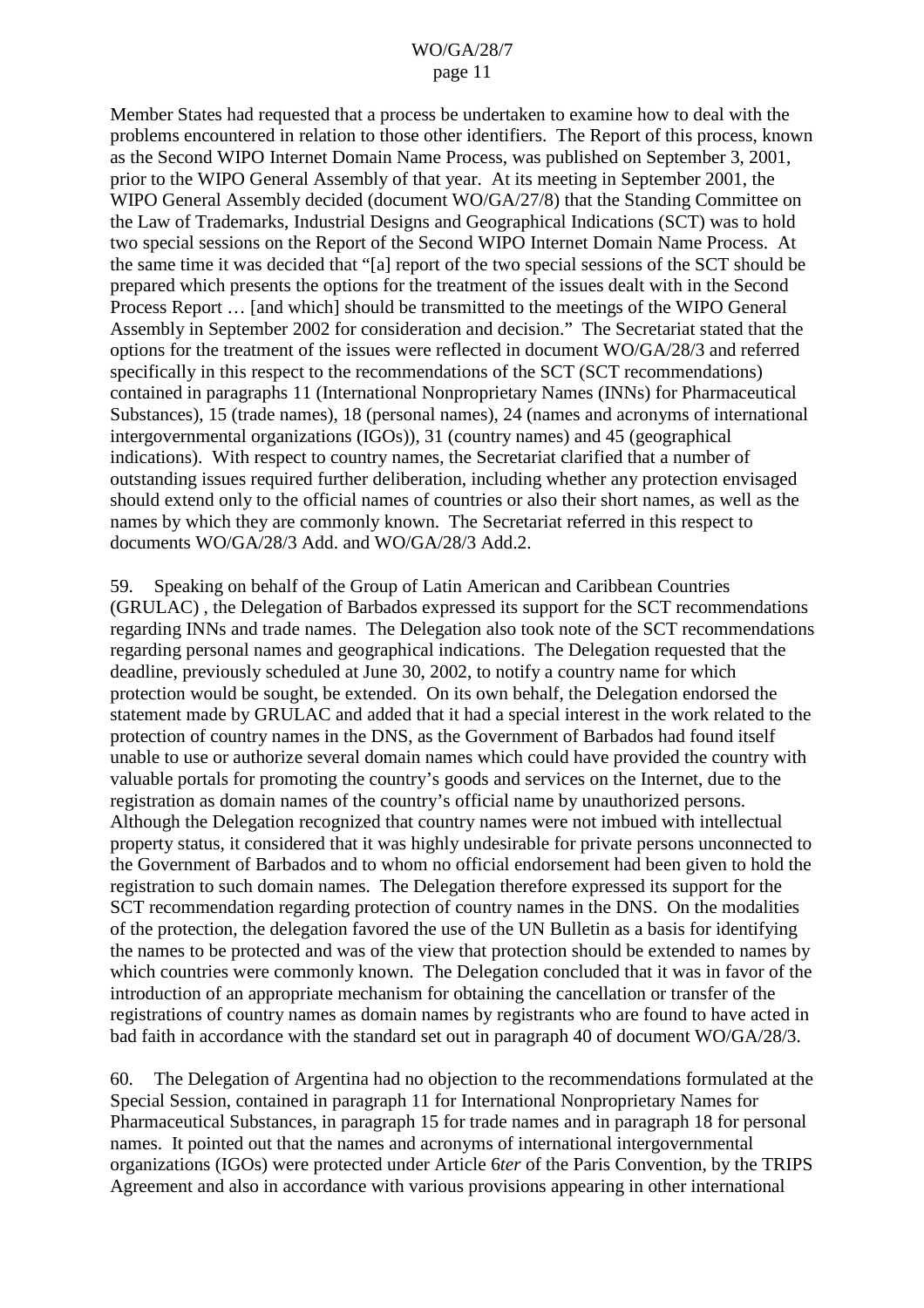treaties, and that there was therefore a well-established legal framework for their protection. Accordingly, the Delegation considered itself able to support the recommendation contained in paragraph 24 of the report. With regard to the country names, it wished to point out that, while it considered that such names should not qualify for intellectual property rights, it saw a need for protection against their abuse in the domain names system by persons unconnected with the constitutional authorities of the country concerned. As for the list of countries, it maintained that it should include the exact names but also any variations on them that might mislead, including the names of the same countries in other languages, as indicated in the paragraph 2(iii) quoted in paragraph 31. With regard to possible lists of names, the Delegation considered it more suitable for the lists to be based on the United Nations Terminology Bulletin, or failing that on the list contained in ISO Standard 3166. It asked for the list to contain only the names corresponding to States members of the United Nations in addition those notified to the Secretariat of WIPO. With regard to geographical indications, the Delegation considered that the recommendation contained in paragraph 44 of document WO/GA/28/3 was the result of consensus on a compromise reached at the second Special Session, to which it had no objections.

61. On behalf of the European Union and its Member States, the Delegation of Denmark proposed that the General Assembly request the Secretariat to prepare a document for discussion at the SCT concerning the protection of geographical indications in the DNS.

62. The Delegation of the Former Yugoslav Republic of Macedonia expressed its support for the protection of country names in the DNS. The Delegation also expressed interest in having its constitutional name "Republic of Macedonia" protected in the DNS. The Delegation favored the use of the ISO-3166 Standard as a basis for the protection of country names in the DNS.

63. The Delegation of Mexico acknowledged the amount of work done by the International Bureau in connection with Internet domain names. With reference to the recommendations made by the Special Session of the Standing Committee on Trademarks on the Second WIPO Process, the Delegation suggested that WIPO should work hand in hand with the World Health Organization (WHO) in order to reach agreements that would favor the protection of International Nonproprietary Names for Pharmaceutical Substances, and proposed that the subject continue to be dealt with in the ordinary sessions of the SCT. It also reaffirmed its support for a broadening of the uniform policy in order to provide for the possibility of an intergovernmental organization submitting complaints in the cases described in the recommendation made by the Special Session, contained in paragraph 24 of document WO/GA/28/3. With reference to country names, the Delegation favored the broadening of the uniform policy to accommodate them in cases in where a domain name was registered with the characteristics described in paragraph 40 of the same document, namely where the registration was made in bad faith and was liable to mislead or confuse. It preferred the use of the United Nations Bulletin as a basis for determining what names had to be protected, as the protection of the names of States was thereby promoted; the list should not however be confined to countries members of the United Nations, but rather encompass all States. It recalled that Mexico would be seeking protection for the names *"Estados Unidos Mexicanos," "República Mexicana"* and *"México,"* as mentioned in the addenda to the document referred to. With regard to the matter of trade names and geographical indications on which no agreement had been reached, the Delegation considered wise the Special Sessions's recommendation that they be considered within the ordinary sessions of the SCT.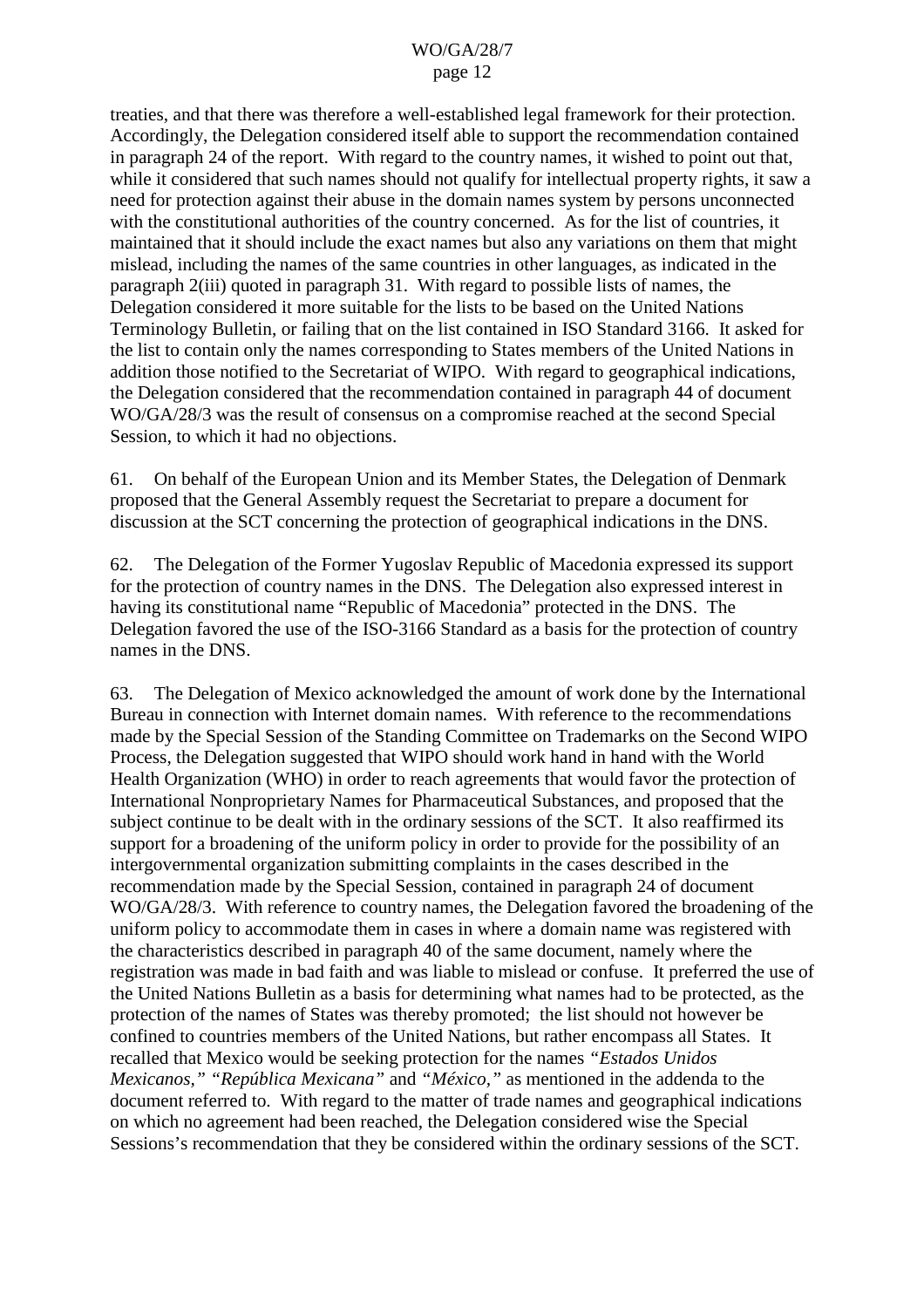64. The Delegation of Australia expressed its support for all SCT recommendations with the exception of the one related to country names. The Delegation stated that, for reasons that have been well debated, it was not administratively practical to provide protection for country names, as set out in paragraph 40 of document WO/GA/28/3.

65. The Delegation of Canada opposed the protection of country names within the DNS stating there was no basis for such protection in international law and that such protection is contrary to the basic principle of Internet regulation, which should be non-burdensome from a regulatory and administrative standpoint. The Delegation expressed the view that it was premature at this time to make a recommendation on country names until there had been an opportunity to build a common understanding of the issue.

66. The Delegation of South Africa noted that the issue of domain names and intellectual property has been much debated and that South Africa has actively participated in the discussions. The Delegation supported the creation of protection for country names and the names and acronyms of IGO in the DNS. It was in favor of such protection for both official and commonly known names of countries (e.g., for South Africa: SA, RSA, ZA, and for the United States of America: US and USA). The Delegation explained that its laws had been amended to protect country names and the names and acronyms of IGOs (e.g., UN and UNAIDS) in accordance with Article 6*ter* of the Paris Convention. The Delegation was of the view that the question of bad faith was immaterial, as these identifiers were to be regarded as the property of the countries or organizations concerned. It pointed out that as South Africa has many official languages, they would like to submit other identifiers by which the country's acronyms may be known in future. The Delegation also believed that the SCT recommendation with respect to country names and the names and acronyms of IGOs should be applied retrospectively. Furthermore, the Delegation of South Africa submitted the following statement:

"The Republic of South Africa submits its proposal regarding the rights of sovereign nations to their own names ('Country Names') as Internet domain names to the WIPO General Assembly for its consideration at its meeting in September 2002. The proposal of the Republic of South Africa agrees with the substance of the proposal set forth in the report of the Second Special Session of the Standing Committee on the Law of Trademarks, Internet Domain Name Process, dated 24 May 2002 (SCT/S2/8), available at *http://www.wipo.int/sct/en/documents/special\_session/doc/sct\_s2\_8.doc*.

"The Republic of South Africa, however, proposes two modifications to the Second Special Session report, which it believes are necessary to make the proposal an effective means of protecting the rights of sovereign nations to their own names as domain names in the gTLDs. As discussed more fully below, the Republic of South Africa proposes: 1) The dispute resolution procedure should be identical to the binding arbitration procedure that the Second Special Report has proposed for intergovernmental organizations ("IGOs"), in order to protect sovereign nations from the jurisdiction of national courts to the same extent as IGOs, and 2) The Second Special Session proposal should be clarified to make clear that any Country Name domain name registration that is unauthorised by the sovereign nation of that name should be subject to cancellation.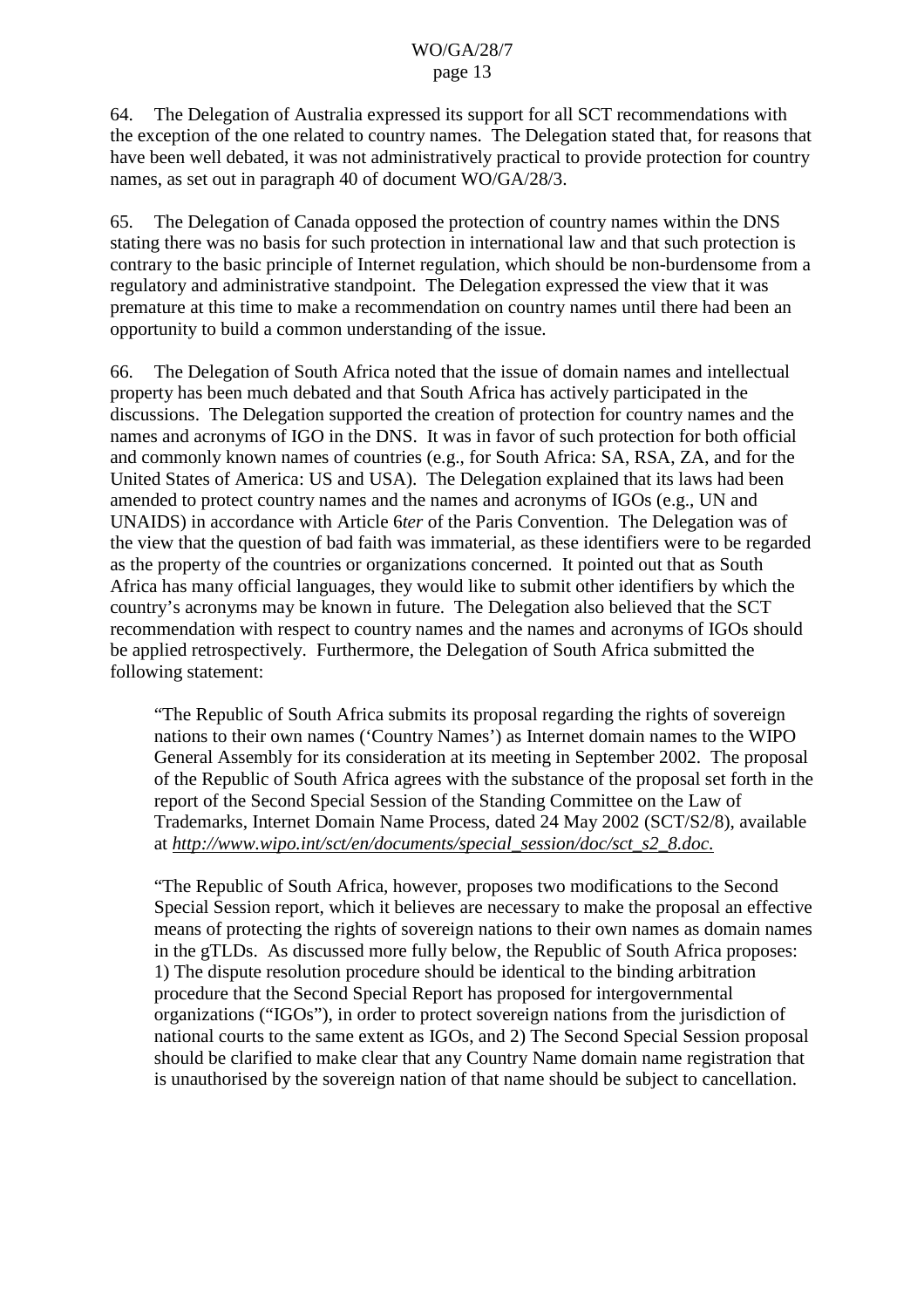# "BACKGROUND

"The vast majority of the names of sovereign nations have been registered as internet domain names in the gTLDs particularly in the dot-com gTLD, by individuals or entities with no association or affiliation with that sovereign nation. For example, the domain name <southafrica.com> was registered by a corporation in Seattle in the United States. Throughout the Second WIPO Internet Domain Name Process ("WIPO-2"), the Republic of South Africa has contended that sovereign nations have an inherent sovereign right to their own names as domain names in the gTLDs, and to prevent other from obtaining the exclusive world wide monopoly to use such names as internet domain names in the gTLDs. During the WIPO-2 Process, the Republic of South Africa proposed that WIPO recommend the adoption of a policy and procedure that would fully protect Country Name domain names in the gTLDs, by prohibiting registration of any such domain names except by or on behalf of the respective sovereign nations, and by providing a binding arbitration procedure to cancel any such domain names already registered. South Africa's comments are posted at *http://wipo2.wipo.int/process2/rfc/rfc2-comments/2000/msg00059/wipo2-submission.doc; http://wipo2.wipo.int/process2/rfc/rfc3/comments/msg00099.html* and at *http://www.wipo.int/sct/en/documents/special\_session/doc/sct\_s2\_6.doc*

"As set forth in greater detail in the above-referenced submissions, the Republic of South Africa has contended that second level domain names in all gTLDs that are the same as Country Names are valuable national assets that belong to the respective sovereign nations, and that control of the necessarily exclusive and monopolistic rights to such domain names must rest with the sovereign nations. Therefore, those unauthorized persons or entities that have registered Country Names do not have and never had any legitimate claim to the exclusive monopoly rights to such Country Names in that gTLD. Furthermore, the registrars of gTLDs had no right to give away the names of sovereign nations in the second level domain names to private entities acting without permission or authority of the nations whose names were registered.

"The Report of the Second WIPO Internet Domain Name Process ("WIPO-2 Report") gave extensive consideration to the scope of protection that should be given to Country Name domain names in the gTLDs (WIPO-2 Report, Paragraphs 264-261, 264-269, 271-289, available at *http/wipo2.wipo.int.process2/report/word/report.doc*). The WIPO-2 Report "recommended that the question of the protection in the gTLDs of country names and of administratively recognised regions and municipalities be further considered in the appropriate intergovernmental fora, in particular with a view to a discussion on the need for new international rules for the protection of country names." WIPO-2 Report, Paragraph 288.

"In September 2001, the WIPO General Assembly instructed the SCT to hold two specials sessions on the WIPO-2 Report. At both Sessions, the issue of the protection of Country Names was extensively discussed, numerous Member States also filed written submissions on the issues. See

*http://ecommerce.wipo.int/domains/sct/documents/index.html*

"Following these discussions and submissions, the Second Special Session Report recognized that "[m]ost delegations favored some form of protection for country names against registration or use by persons unconnected with the constitutional authorities of the country in question." Second Special Session Report, para 210.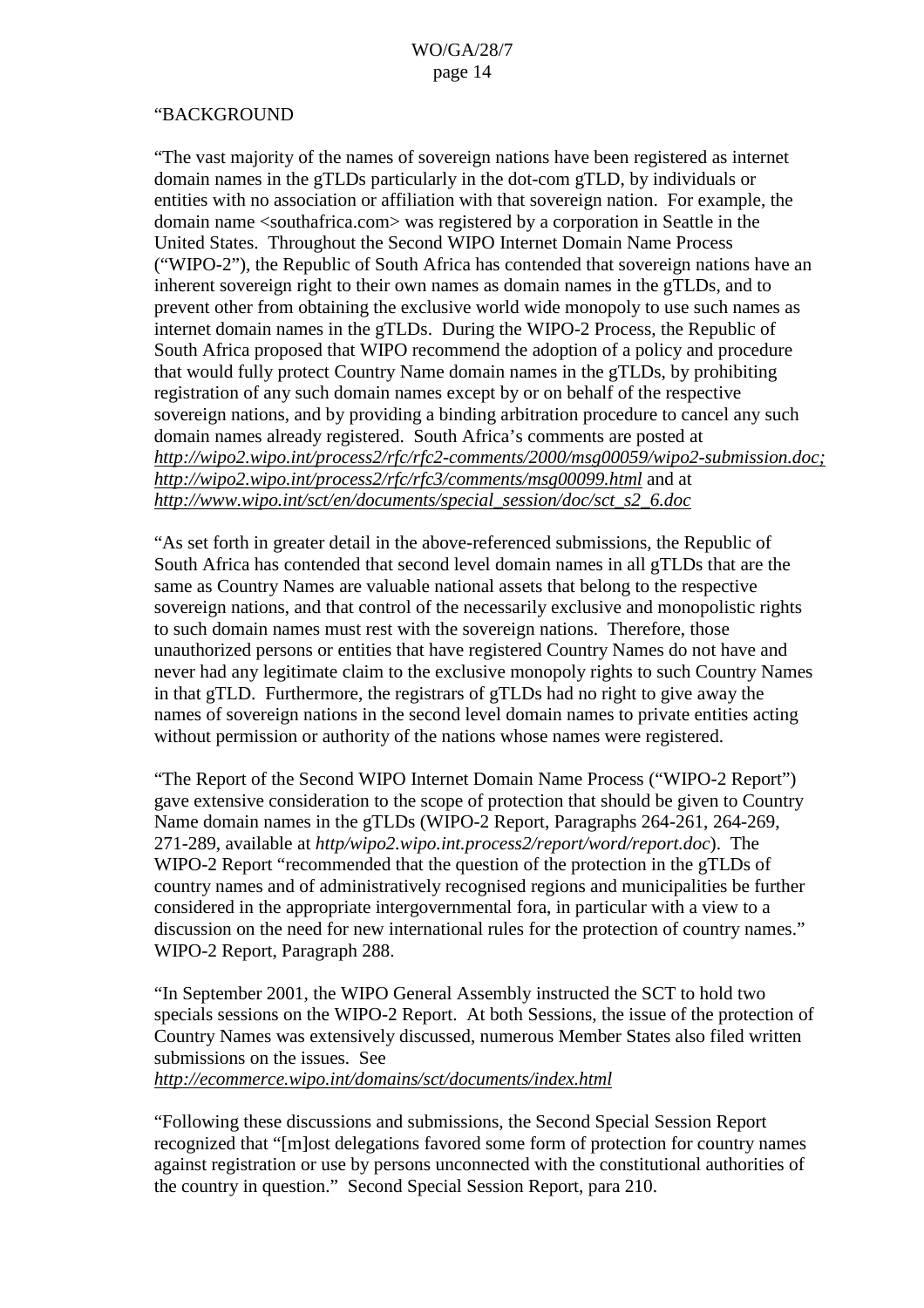"The Report then recommended the following protection for Country Name domain names:

"(1) A list of Country Names should be made, using both the United Nations Terminology Bulleting 347/Rev. 1 and, as necessary, ISO Standard 3166, including both formal names and the short names of countries and any additional names by which countries are commonly know; (2) protection should cover both the exact names and misleading variations; (3) the Country Names should be protected in the official language (s) of the country concerned and in the six official languages of the United Nations; (4) the protection should be extended to all top-level domains, both gTLDs and ccTLDs; and (5) the protection should be operative against the registration or use of a domain name which is identical or misleadingly similar to a country name, where the domain name holder has no right or legitimate interest in the name and the domain name is of a nature that is likely to mislead users into believing that there is an association between the domain name holder and the constitutional authorities of the country in question." Second Special Sessions Report, Para 210.

"The Second Special Session Report did not include recommendations on the nature of the dispute resolution mechanism, or whether it would be binding or non-binding. However, in the same Report, the SCT recommended that names of IGOs be protected through a special arbitration procedure that did not permit a losing registrant to file suit in a national court, in order to protect the privileges and immunities of IGOs from the jurisdiction of national courts. Second Special Session Report, Para 88(2).

"The Republic of South Africa concurs with the Second Special Session Report on the protection of Country Names, but believes that two modifications are essential in order to make the proposed protection of Country Names meaningful and effective.

#### "1. Ensuring that sovereign nations do not waive sovereign immunity

"It is imperative that the mechanism for protection of Country Names be designed to prevent a subsequent suit against the sovereign State in a foreign national court, on the same terms and for the same reasons as the recommendation for IGOs. Under the existing Uniform Dispute Resolution Procedure ("UDRP"), any registrants that is named as a respondent in an arbitration can file an action in a national court before, during or after the arbitration, and the challenging sovereign state is required to agree to submit to the jurisdiction of that national court. Thus, a sovereign nation, by instituting an arbitration against a registrant of a Country Name domain name, would almost certainly be found to have waived its sovereign immunity from jurisdiction by national court of another State, and would be forced to litigate its rights to its own name in a foreign court. Moreover, the laws that will most likely be applied in any such lawsuit will be the national laws of that court, not international law or the law of the challenging sovereign State. Thus, the existing UDRP, even if it is modified to provide protection for Country Names, likely will force sovereign States to submit to the jurisdiction of foreign courts, but any protections provided by the UDRP for Country Names will likely be nullified by actions of the national courts of the current registrants. Thus, South Africa recommends that WIPO General Assembly adopt the identical proposal as that recommended for the protection of the names of IGOs, in Paragraph 88 of the Second Special Session Report as follows: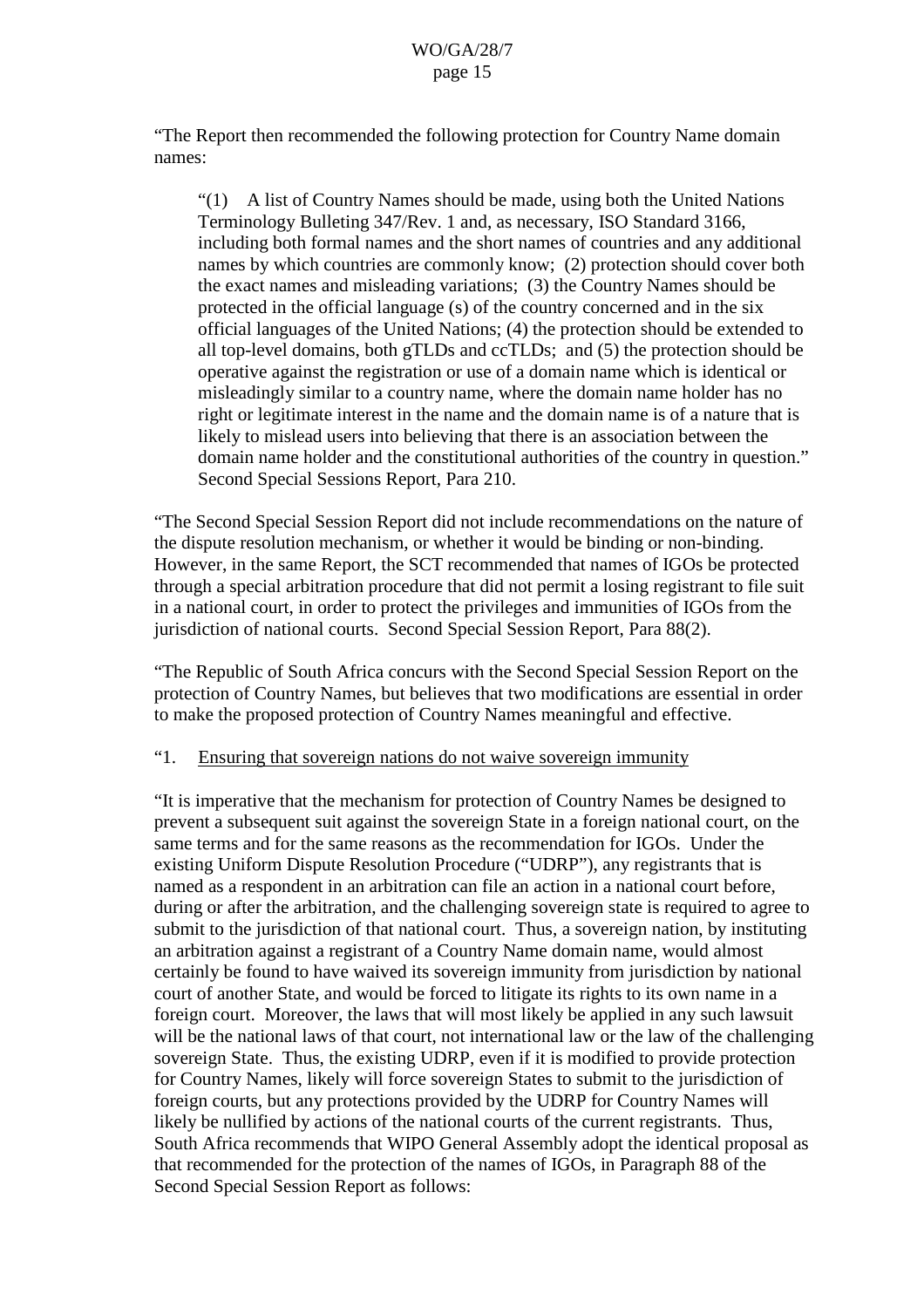"The UDRP should also be modified, for the purposes of complaints regarding Country Names, to take account of and respect the immunities of sovereign states in international law. In the respect, sovereign States should not be required, in using the UDRP, to submit to the jurisdiction of national courts. However, it should be provided that decisions given in a complaint filed under the modified UDRP by a sovereign State should be subject at the request of either party to the dispute, to *de novo* review through binding arbitration."

# "2. Any Country Name domain name registration in which the registrant is not authorized by the sovereign nation should be subject to cancellation

"The Second Process Report recommended that a Country name domain name be subject to cancellation "where the domain name holder has no right of legitimate interest in the name and the domain name is of a nature that is likely to mislead users into believing that there is an association between the domain name holder and the constitutional authorities of the country in question." This recommendation does not elaborate on the meaning of the terms "no right or legitimate interest in the name" and when a domain name will be sufficiently misleading. The Republic of South Africa is concerned that this ambiguous language may be construed to suggest that an unauthorized, unaffiliated private registrant may have a claim of right to a Country Name that is superior to the sovereign State, which would allow the private party to continue to monopolize and to expropriate of itself the value of the Country Name. The Republic of South Africa believes that an interpretation would be contrary to the views expressed at the Second Special Sessions and would be contrary to the rationale underlying the protection of Country Names, in which the attempt by a private party, unaffiliated with a sovereign, to appropriate to its own benefit the economic value of that sovereign's name is *per se improper*. Furthermore, such an interpretation could result in numerous protracted disputes and could be sued to prevent numerous sovereigns from recovering the rights to their own names.

"Therefore, the Republic of South Africa recommends that the WIPO General Assembly modify the Second Special Session Report to clarify that a Country Name domain name is subject to cancellation when the registrant is not authorized by the respective sovereign nation to use its Country Name.

"The Republic of South Africa recognizes that some existing registrants may have, in good faith, invested money in the Country Name domain names that they have registered. Therefore, the Republic of South Africa further proposes that the arbitrator be granted the authority and discretion to award to an existing registrant reasonable compensation, up to \$10,000, upon a finding that the registrant acted in good faith in its registration and use of the domain name."

67. The Delegation of the United States of America stated that it agreed with the recommendations of the SCT concerning INNs, trade names and personal names. However, the Delegation expressed strong disagreement with the SCT recommendations concerning the names and acronyms of IGOs and country names. The Delegation was of the view that the trademark law concerning these identifiers was far from settled and that disputes concerning them therefore would not be suitable for resolution through the UDRP. The Delegation joined the point of view of the Delegation of Canada to the effect that the UDRP is intended to be a quick, simple and cheap means of dispute settlement, but that these characteristics do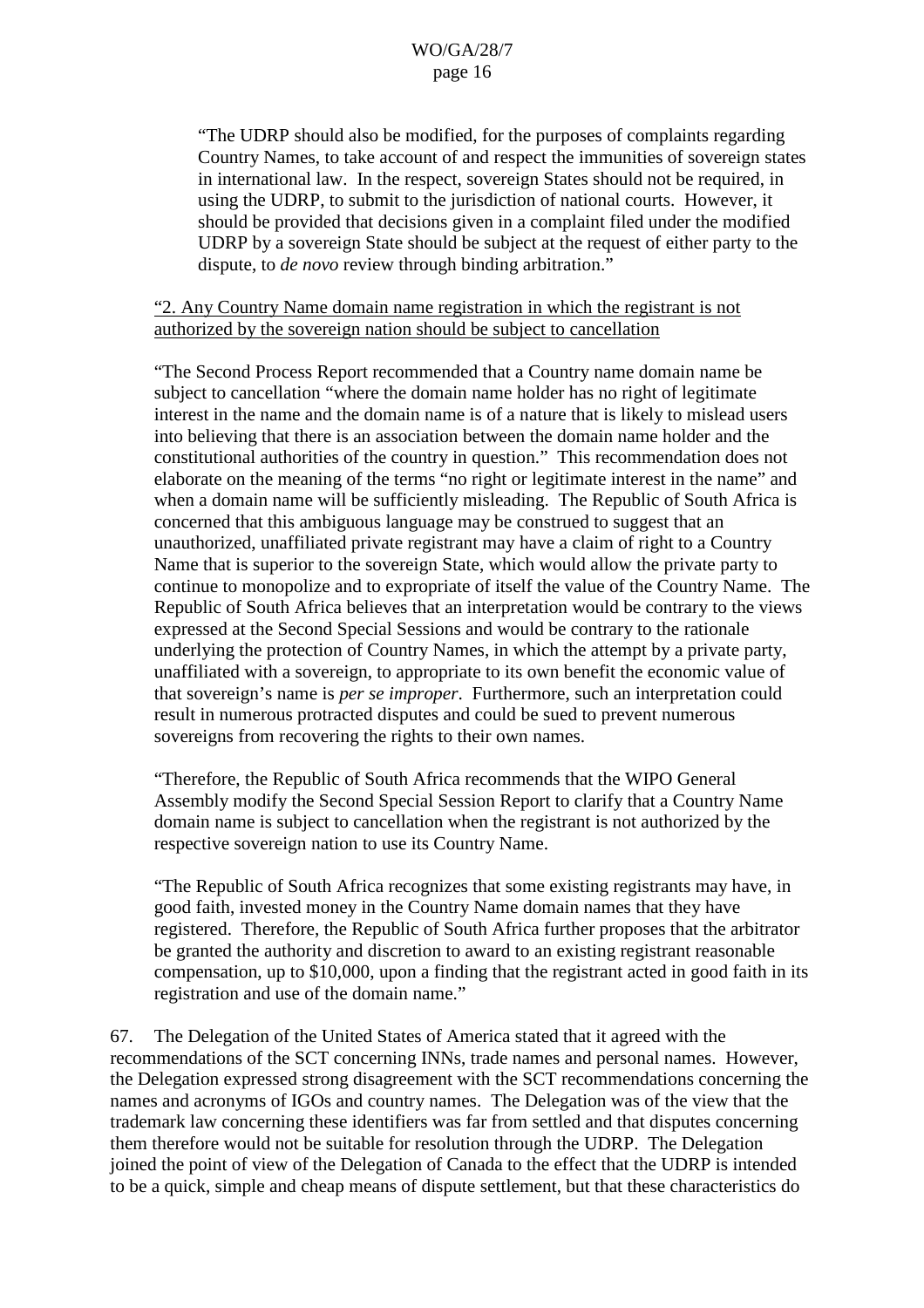not obtain for the names and acronyms of IGOs and country names. With respect to geographical indications, the Delegation agreed with the SCT recommendation that further discussion on the issue should take place in the SCT.

68. The Delegation of Kenya recalled that it has been actively participating in the ongoing debate on the protection of identifiers in the DNS by attending the Special Sessions of the SCT and also by making submissions to the Secretariat on the various issues being discussed. The Delegation stated that INNs should be protected against their registration as domain names. The Delegation also expressed the view that it would be helpful if the World Health Organization (WHO) could send the latest list of INNs to the various industrial property offices of the Member States in a timely manner. The Delegation also noted that the UDRP should be extended to trade names. The Delegation expressed its support for the SCT recommendation regarding the names and acronyms of IGOs. The Delegation also expressed its support for the SCT recommendation concerning the protection of country names against their registration or use as domain names by persons unconnected with the constitutional authorities of the country in question. The Delegation stated, in addition, that a new list of country names should be drawn up on the basis of the UN Bulletin and, as necessary, the ISO Standard. The Delegation also stated that both the long and short names of countries should be protected, as well as any additional names by which countries are commonly known and which have been notified to the Secretariat. The Delegation expressed the view that each country name should be protected in the official language(s) of the country concerned and in the UN languages, both in gTLDs and in ccTLDs. The Delegation observed that protection should be operative against the registration or use of a domain name which was identical or misleadingly similar to a country name, where the domain name holder had no right or legitimate interest in the name, and the domain name was of a nature that was likely to mislead users into believing that there was an association between the domain name holder and the constitutional authorities of the country in question. On the issue of acquired rights, the Delegation concluded that no right could be acquired in a domain name which was registered in bad faith, and that, consequently, such registration should be cancelled. The Delegation supported the SCT recommendation regarding geographical indications.

69. The Delegation of Antigua and Barbuda endorsed the statement made by the Delegation of Barbados on behalf of GRULAC and associated itself with the statement of Barbados and South Africa.

70. The Delegation of the Kingdom of Morocco endorsed the findings of the Second Special Session of the SCT on Internet Domain Names, but it did wish to express reservations regarding the list to be used for identifying the names of countries entitled to protection under the domain name system: the names of countries should be identified according to the list in the United Nations Terminology Bulletin, and the Delegation added that any change in the list should be notified to WIPO, and be subject to prior acceptance by the Organization's Member States within the body mandated for the purpose.

71. The Delegation of Egypt expressed explicit support for the SCT recommendation concerning INNs, urged the Secretariat to continue its cooperation with the WHO in this connection and suggested that it prepare a report on the issue in the future. With respect to the identification of country names, the Delegation supported reliance on the UN Bulletin or the ISO Standard, in accordance with what has been agreed upon by the Members of the United Nations.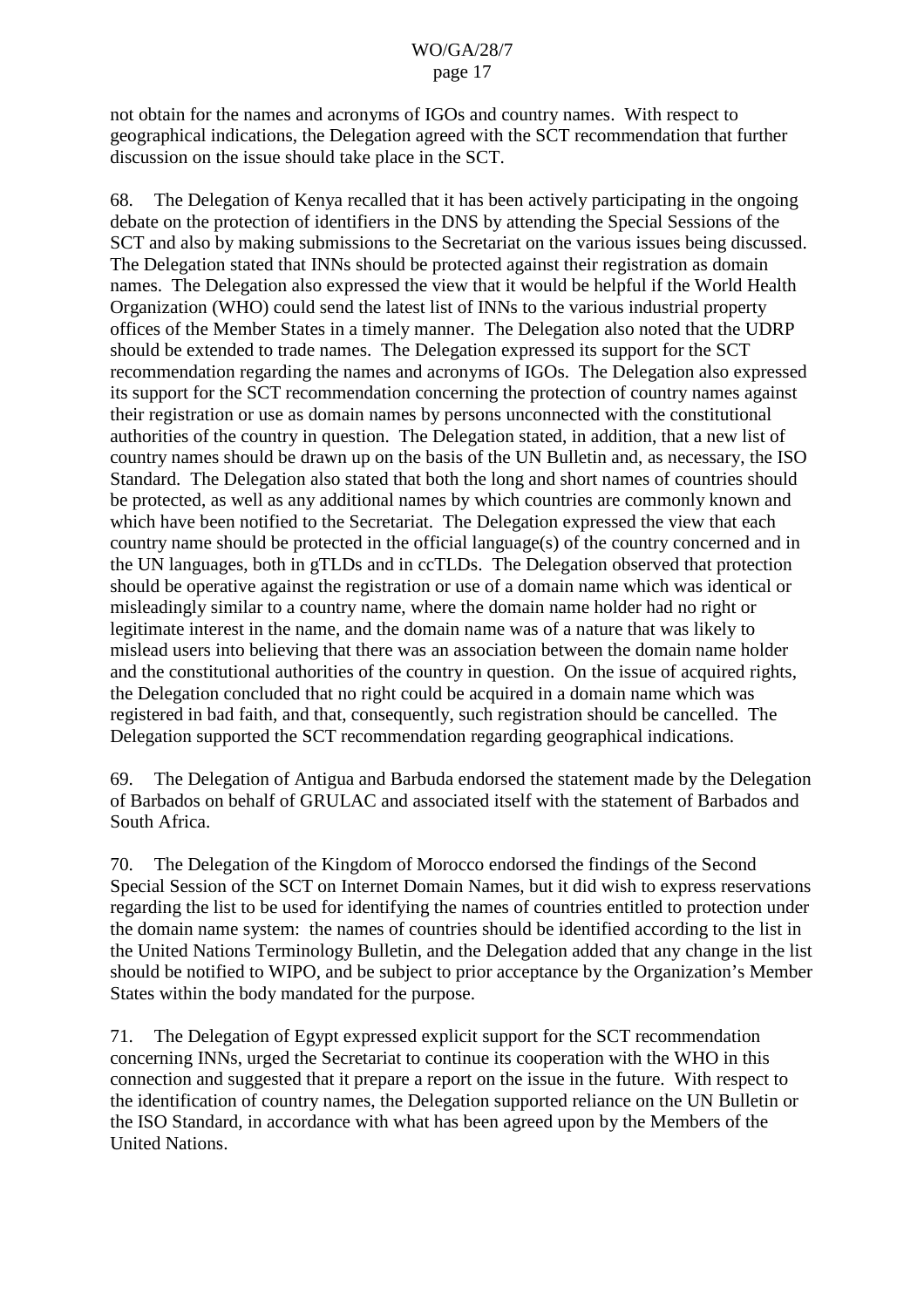72. The Delegation of Germany supported all the SCT recommendations, with due regard to the observations made by the Delegation of Denmark on behalf of the European Union and its Member States. With respect to the identification of country names, the Delegation favored reliance on the UN Bulletin, but complemented by names by which countries are commonly known, as notified to the Secretariat.

73. The Delegation of France spoke of the importance that it attached to the establishment of principles for Internet use that placed such a formidable medium of progress at everyone's disposal while at the same time protecting the interests of the owners of rights, whether private or public. The Delegation of France pointed out that WIPO had advanced in its work on Internet domain name disputes. It pointed out moreover that important recommendations had been made regarding the protection of names and acronyms of intergovernmental organizations in the domain name system (DNS) and the compilation of a list of country names to be protected. The Delegation also mentioned that other subjects had been deferred, such as that of the protection of geographical indications and indications of source in the DNS. It noted that the question was still outstanding, which did not alter the fact that it was the most complex and the most important to France in particular, and that it should be monitored carefully. The Delegation said that it supported the recommendations of the Special Sessions of the SCT concerning the names and acronyms of intergovernmental organizations and the protection of country names against registration as domain names. The Delegation concluded by expressing the hope that specific action would be taken in order to implement the recommendations already adopted, and that if necessary WIPO could engage in consultations to that end.

74. The Chair noted the following with respect to the recommendations of the SCT, as reflected in document WO/GA/28/3.

75. The General Assembly adopted the recommendation of the SCT with respect to INNs.

76. The General Assembly adopted the recommendation of the SCT with respect to trade names.

77. The General Assembly adopted the recommendation of the SCT with respect to personal names.

78. The General Assembly adopted the recommendation of the SCT with respect to geographical indications, it being understood that the SCT is to continue the discussions on this topic.

79. The General Assembly adopted the recommendation of the SCT with respect to the names and acronyms of IGOs and instructs the Secretariat to transmit the said recommendation to the Internet Corporation for Assigned Names and Numbers (ICANN). The Delegation of the United States of America dissociated itself from this decision.

80. The General Assembly noted that all Delegations support the recommendations of the SCT with respect to country names, except those of Australia, Canada and the United States of America.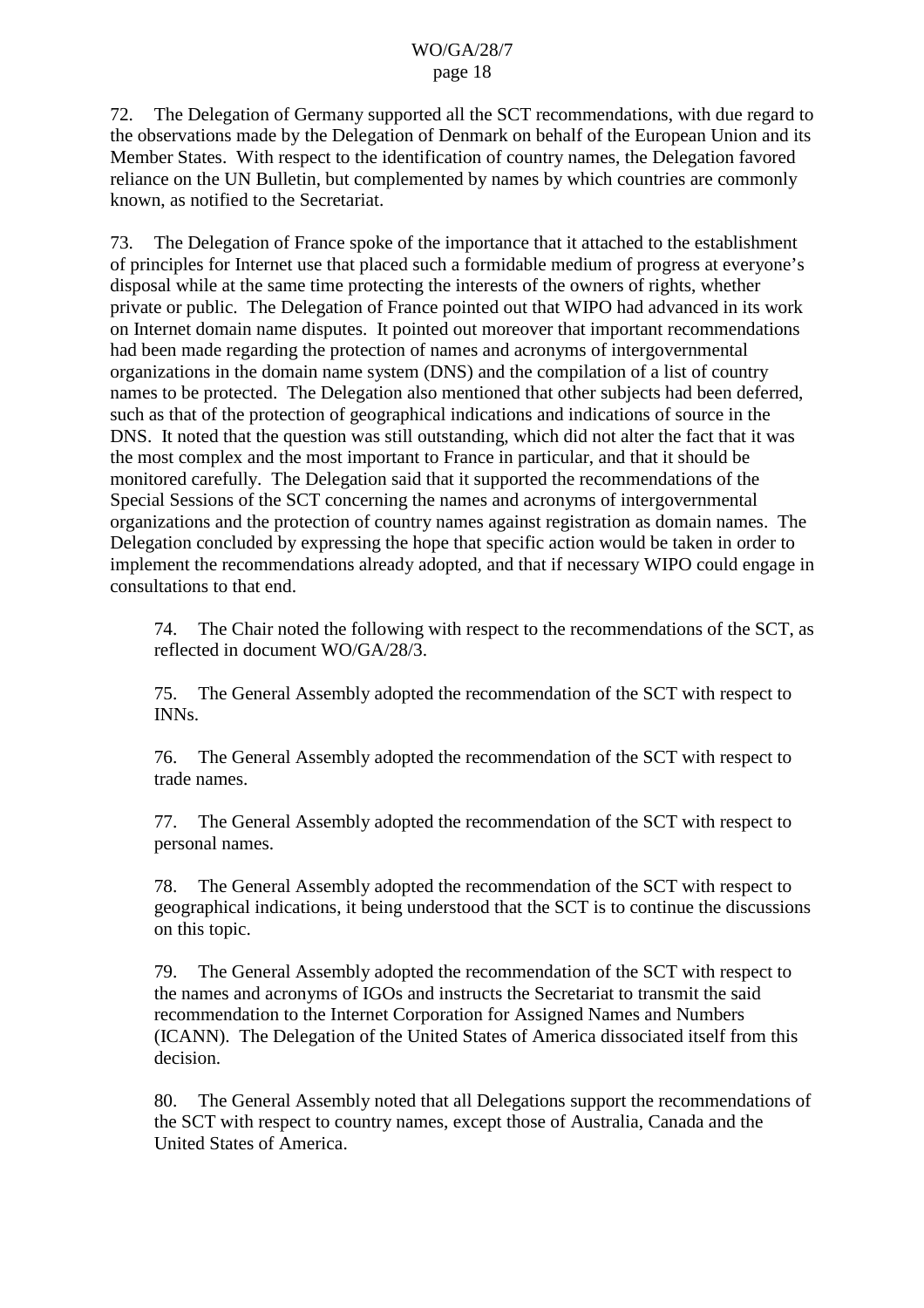81. The General Assembly further noted that a number of issues with respect to the protection of country names in the DNS warrant further discussion. These issues concern, in particular, the list to be relied upon to identify the names of countries which would benefit from the protection envisaged, (2) the extension of the deadline for the notification to the Secretariat of names by which countries are commonly known, and (3) how to deal with acquired rights. The General Assembly decided that discussions should be continued in the SCT with a view to reaching a final position.

# ITEM 14 OF THE CONSOLIDATED AGENDA:

# MATTERS CONCERNING THE STATUS OF THE ADVISORY COMMITTEE(S) ON ENFORCEMENT

82. Discussions were based on documents WO/GA/28/4 and WO/GA/28/6.

83. Upon introducing the documents, the Secretariat recalled that following the discussions of Member States and observers at the Joint Meeting of the Advisory Committee on Enforcement of Industrial Property Rights and the Advisory Committee on Management and Enforcement of Copyright and Related Rights in Global Information Networks, held in December 2001, it had been decided that a decision would be taken, during the next session of the WIPO Assemblies, on the status that would be granted to the future advisory committee on enforcement. Furthermore, Member States were requested to consider, as to the structure of such a committee, the options contained in paragraph 5 of document WO/GA/28/4, with regard to the structure of the future Advisory Committee(s) on Enforcement, namely:

(a) to establish a single Committee covering both industrial property rights and copyright and related rights;

(b) to establish two separate Committees, one for industrial property rights and one for copyright and related rights, which would meet concurrently with a possible joint session at the end; or

(c) to establish two separate Committees.

The Secretariat also noted that pending the decision by the General Assembly on the above, a decision had to be taken on the applicable rules of procedure and the issue of participation by Member States and observers and the participation of non-governmental organizations without observer status in WIPO.

84. With reference to the Consultation Meeting on Enforcement, held from September 11 to 13, 2002, the Chair invited Mr. Henry Olsson, Chair of the Consultation Meeting on Enforcement, to present the "Conclusions by the Chair," attached to document WO/GA/28/6.

85. Mr. Olsson thanked the Chair and referred, in particular, to paragraph 7 of the adopted "Conclusions by the Chair" of the Consultation Meeting on Enforcement, annexed to document WO/GA/28/6, and informed the General Assembly that, during the Consultation Meeting on Enforcement, strong preference was expressed that an intergovernmental structure for enforcement, to be set up within WIPO, would include one single committee, covering both industrial property rights and copyright and related rights, in charge of global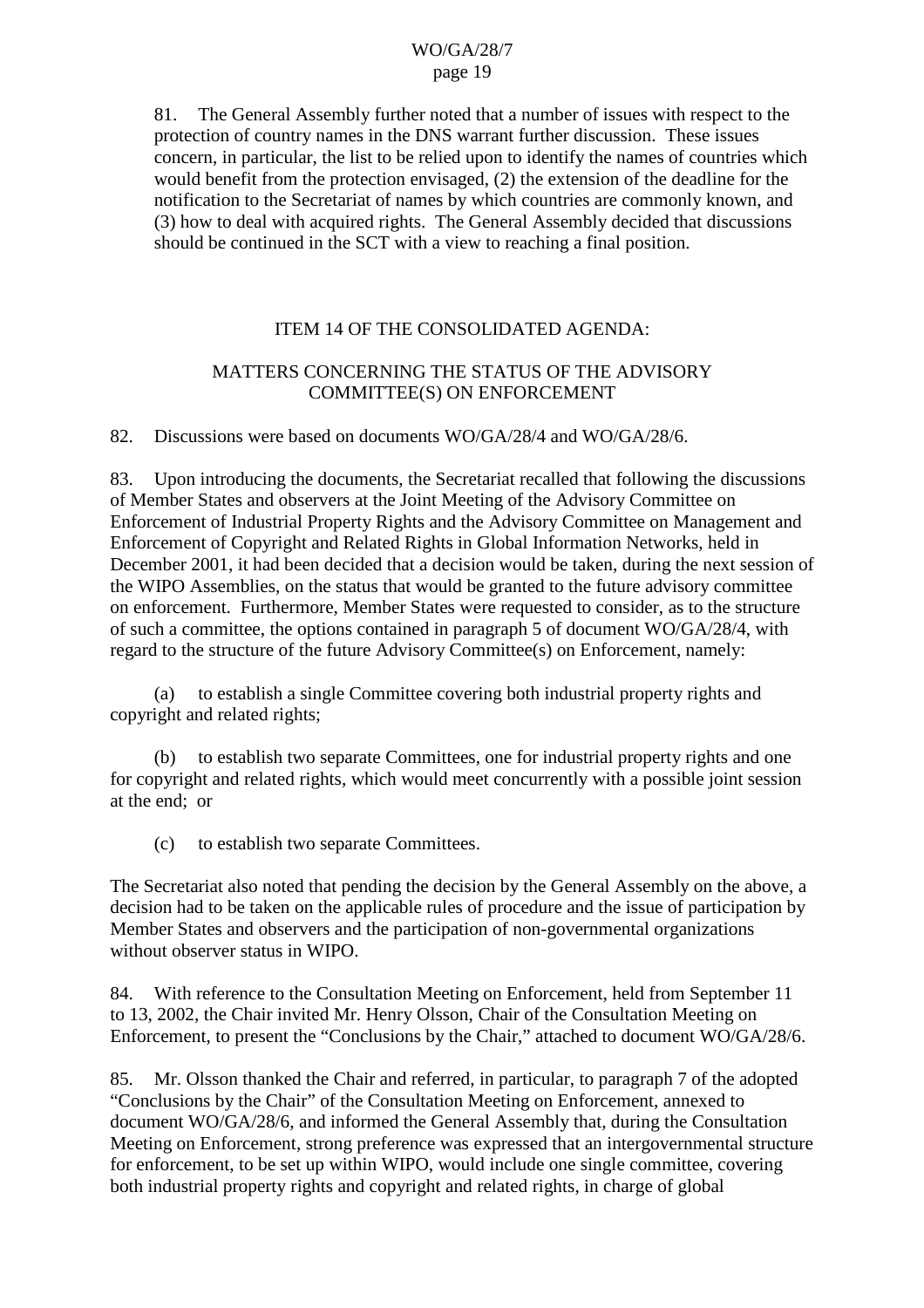enforcement issues. The objectives or tasks of the single committee would be to serve as a forum for exchange of information and appropriate coordination of activities in the field of enforcement and cooperation in the fight against counterfeiting and piracy. Some delegations suggested that the committee could consider the elaboration of good or best practices in the field of enforcement. In addition, some delegations suggested that a Model Law on Enforcement should be elaborated. One delegation suggested that the issue of enforcement could also be drawn to the attention of the Policy Advisory Commission (PAC). Mr. Olsson further indicated that, as regards the form of the single committee, different views were expressed. Whereas certain delegations supported the proposed structure presented by the International Bureau, certain other delegations supported the setting up of a permanent committee as proposed by the Delegation of the United States of America. A number of delegations also expressed the view that there should be a focal point in the International Bureau responsible for the coordination of the enforcement activities which would also serve to ensure contact with the committee on enforcement. With regard to the conclusions contained in paragraph 1 to 6 of the "Conclusions by the Chair" Mr. Olsson mentioned that strong appreciation was expressed for the work conducted by the Regional Bureaus and the WIPO Worldwide Academy, but that efforts could be made to improve these activities.

86. The Delegation of Barbados, on behalf of the Group of Latin American and Caribbean Countries (GRULAC), was in favor of the creation of a single consultative committee with two separate and distinct programs on copyright and industrial property, respectively. It stated that this consultative committee would be intended to enhance cooperation and technical assistance in the area of enforcement among WIPO Member States, especially developing countries. It would help to ensure that the needs of developing countries in the specific area of enforcement are met, and address the problems many WIPO Members States face in implementing their enforcement obligations under the WTO (Trade-Related Aspects of Intellectual Property Rights (TRIPS) Agreement. The Delegation stated that GRULAC felt strongly that an agenda which was too ambitious would only prove detrimental in the long run and it would not support any initiative that would result in the creation of higher levels of enforcement obligations than those which currently exist under the TRIPS Agreement.

87. The Delegation of Denmark stated that enforcement was an extremely important issue and that the legal protection of copyright and industrial property rights could not stand alone and must be accompanied by enforcement measures. The Delegation, therefore, fully supported the efforts of WIPO in the field of enforcement and pointed out that it was indispensable to have a forum where Member States, intergovernmental organizations and non-governmental organizations could discuss these matters in order to strengthen the WIPO enforcement activities and to provide inspiration to enforcement activities on a regional and national level. The delegation further pointed out that although there were many overlapping enforcement issues regarding copyright and industrial property rights and enforcement activities in various areas vary to a large extent, but the issues to be discussed in a committee were very much the same. Against this background, the Delegation supported the establishment of one single committee covering both copyright and industrial property rights to deal with enforcement issues in WIPO. The Delegation also found the International Bureau's proposals regarding the committee's purpose, organization and procedures satisfactory. The Delegation noted that paragraph 12 of document WO/GA/28/4 did not seem to allow the European Community, as such, to become a member of the committee. Although the Delegation did not propose an amendment to the proposal made by the International Bureau, it would like the question concerning membership of the European Community to be taken up as an issue in the forthcoming committee. The Delegation then pointed out that it considered it most appropriate for the committee itself to decide whether to establish working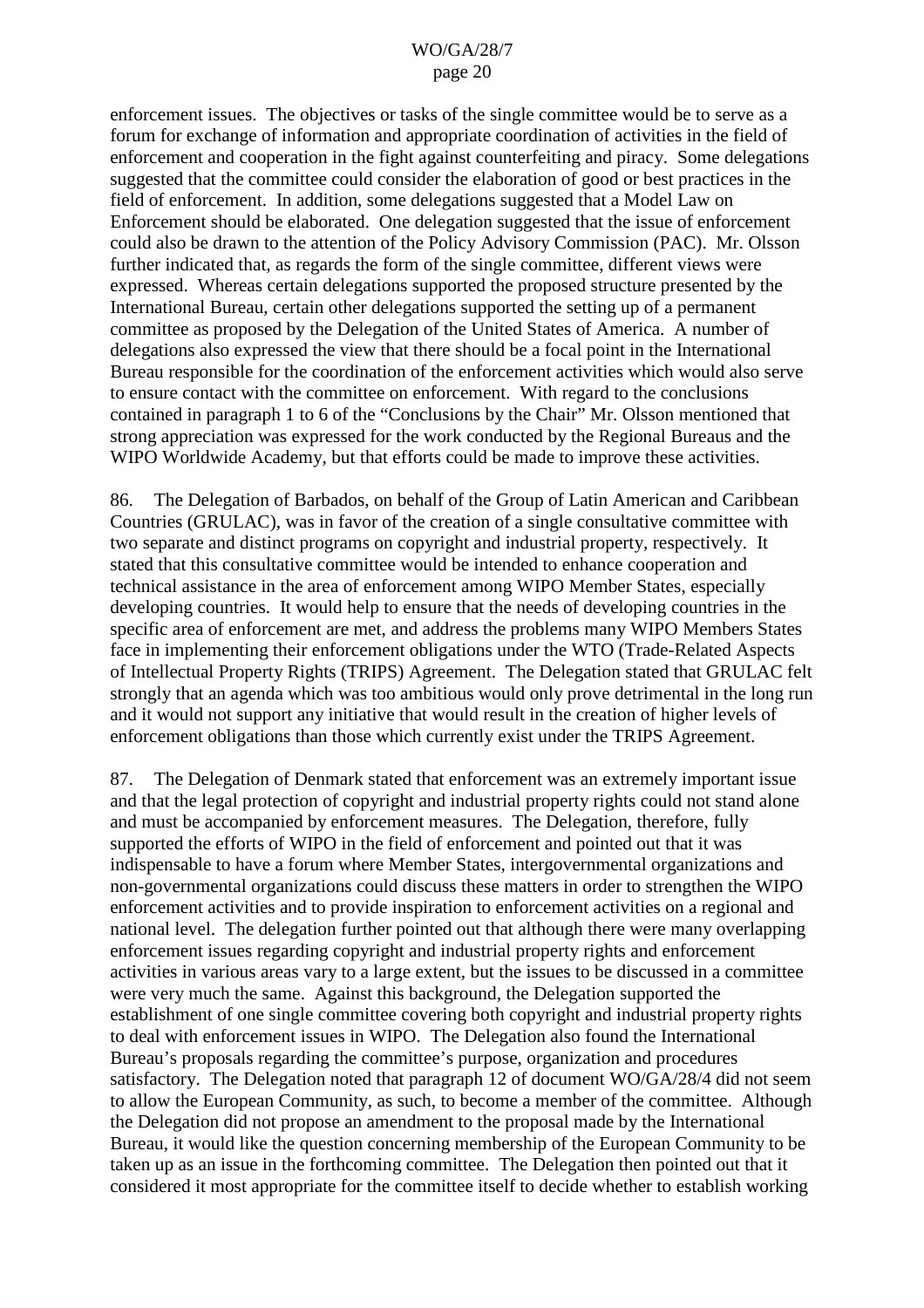groups in future. Regarding the proposition to establish a focal point within the International Bureau to deal with coordination of the enforcement activities of WIPO, the delegation was of the view that the internal organization in the International Bureau should be left, to the widest possible extent, to the management of WIPO. It was, in any event, premature to discuss the question at the Assembly. The Delegation suggested that the proposal should be dealt with at the new committee's first meeting.

88. The Delegation of the United States of America reaffirmed its opinion that one single committee should be established in order to have a coherent and integrated approach on training and related activities. However, the Delegation held the view that a standing committee could provide the preferred framework for the enforcement activities as this would ensure a greater sense of continuity to carry out its objectives and specific activities and to render assistance to all Member States of WIPO as no Member State was immune to the problems faced under these activities and that it was a global, international issue. The Delegation agreed that it was not necessary to delineate all the tasks of this committee but the proposals outlined in paragraph 7 of document WO/GA/28/4 should be decided by the Assembly as the general parameters of such a standing committee. Such a single structure would also ensure that maximum use be made of the currently authorized resources dedicated to these activities.

89. The Delegation of Egypt thanked the Secretariat for their excellent presentation and pointed out that intellectual property enforcement was the basis of intellectual property protection and, accordingly, supported the establishment of a single advisory committee on enforcement to promote cooperation among Member States through the exchange of information, data and experience in a positive spirit of cooperation. The committee should place the emphasis on enforcement activities relevant to developing countries in order to assist them in their efforts to protect intellectual property rights. It was also important that WIPO review its enforcement activities, like all other activities. The Delegation agreed with the mandate of the committee as outlined in paragraph 7 of document WO/GA/28/4 on the understanding that it had been agreed to by all countries and not only some countries.

90. The Delegation of Japan thanked Mr. Olsson for his detailed explanation on this issue and mentioned that it regarded the activities of WIPO in the area of enforcement as extremely important and underscored the strengthening of enforcement related activities in the framework of WIPO. The Delegation strongly supported the establishment of a single committee on enforcement having a permanent nature.

91. The Delegation of Algeria warmly thanked Mr. Olsson for his excellent report on this very crucial issue and supported the establishment of such a committee. However, it felt it necessary to emphasize that such a committee should be merely advisory. Careful attention should thus be given to the terms of reference for the committee and its structure. In order to do so, there was a need for further deliberations by the committee.

92. The Delegation of Germany expressed its support for the establishment of a single committee to continue work in this very important area of enforcement with a positive focus. Concerning the internal organization of the International Bureau, the Delegation associated itself with the views expressed by the Danish Delegation and expressed its confidence that the Secretariat would organize itself in the most efficient way to carry out this task.

93. The Delegation of Brazil thanked the Secretariat for the documents and Mr. Olsson for the excellent way in which he conducted the Consultation Meeting on Enforcement. The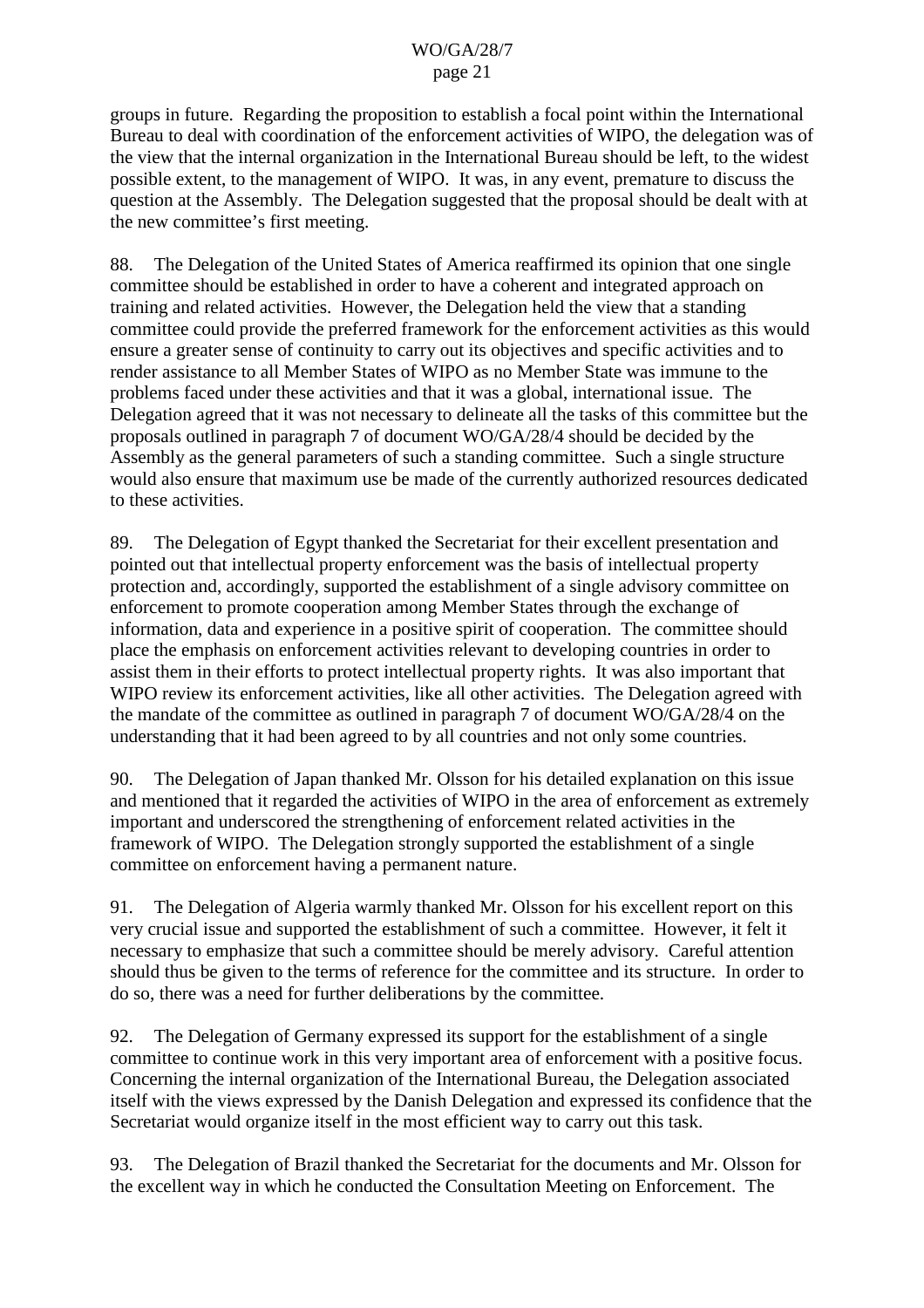Delegation stated that its government attached great importance to the enforcement of intellectual property rights and had established an Inter-ministerial Committee on Combating Piracy, bringing together the main stakeholders dealing with copyright and devising a plan of action to combat piracy. The Delegation pointed out that most developing countries lacked adequate resources to implement international obligations, particularly those under the TRIPS Agreement. WIPO could, therefore, play an important role in the exchange of experiences and information regarding intellectual property enforcement, capacity building and training. For the Delegation of Brazil, the realistic approach to handle this matter in WIPO would be to establish a single advisory committee, dealing with both industrial property rights and copyright and related rights. The Delegation did not support the establishment of a permanent committee dealing with enforcement issues. Concerning the establishment of a focal point in the International Bureau to coordinate with enforcement activities, the Delegation was of the view that it had insufficient information and that there was a lack of agreement between delegations regarding the details of the proposal, and was concerned that it might lead to an overlap in the use of resources in WIPO. Accordingly, it fully supported the intervention by the Delegation of Barbados on behalf of GRULAC.

94. The Director General then observed that the majority of delegations who had spoken so far were in favor of the establishment of one single committee on enforcement, the mandate of which had been very clearly established in paragraph 7 of document WO/GA/28/4. The objectives of the said committee were the coordination with certain organizations and the private sector to combat counterfeiting and piracy activities; public education; assistance; coordination to undertake national and regional training programs for all relevant stakeholders and the exchange of information on enforcement issues through the establishment of an Electronic Forum. Within the broad mandate of this committee, possible scenarios could include the elaboration of best practices and a Model Law. Once agreement was reached on the objectives of such a committee, the naming thereof was of lesser importance, since the General Assembly always had the power to change the name of the committee in future. The logical way forward was to create a single committee and to facilitate the task of the Secretariat with the limited resources available. The Director General urged the Member States to take a decision on establishing one single committee; to approve the objectives as established in paragraph 7 of document WO/GA/28/4; and to leave the precise naming thereof to the responsibility of the International Bureau which would, prior to the first meeting of the committee, consult with the various Group Coordinators to clarify the precise naming of the said body. The Director General indicated that there would be opportunities in future to review the work of the committee and to make comments and also to change the naming should the General Assembly find the naming of that body to be inappropriate or irrelevant.

95. The Republic of Korea supported the establishment of a single committee due to the overlapping nature of intellectual property rights and took note of the fact that specialized working groups may be established thereunder to consider specific issues to be addressed by the committee, as proposed in document WO/GA/28/4.

96. The Delegation of Sudan also supported the establishment of a single advisory committee. It pointed out that the work of the committee should maintain a balance between all disciplines of intellectual property including legal aspects and protection, and that the focus should not exclusively be limited to legal aspects.

97. The Delegation of France agreed with the summary and proposal made by the Director General. The Delegation mentioned that the establishment of a single committee would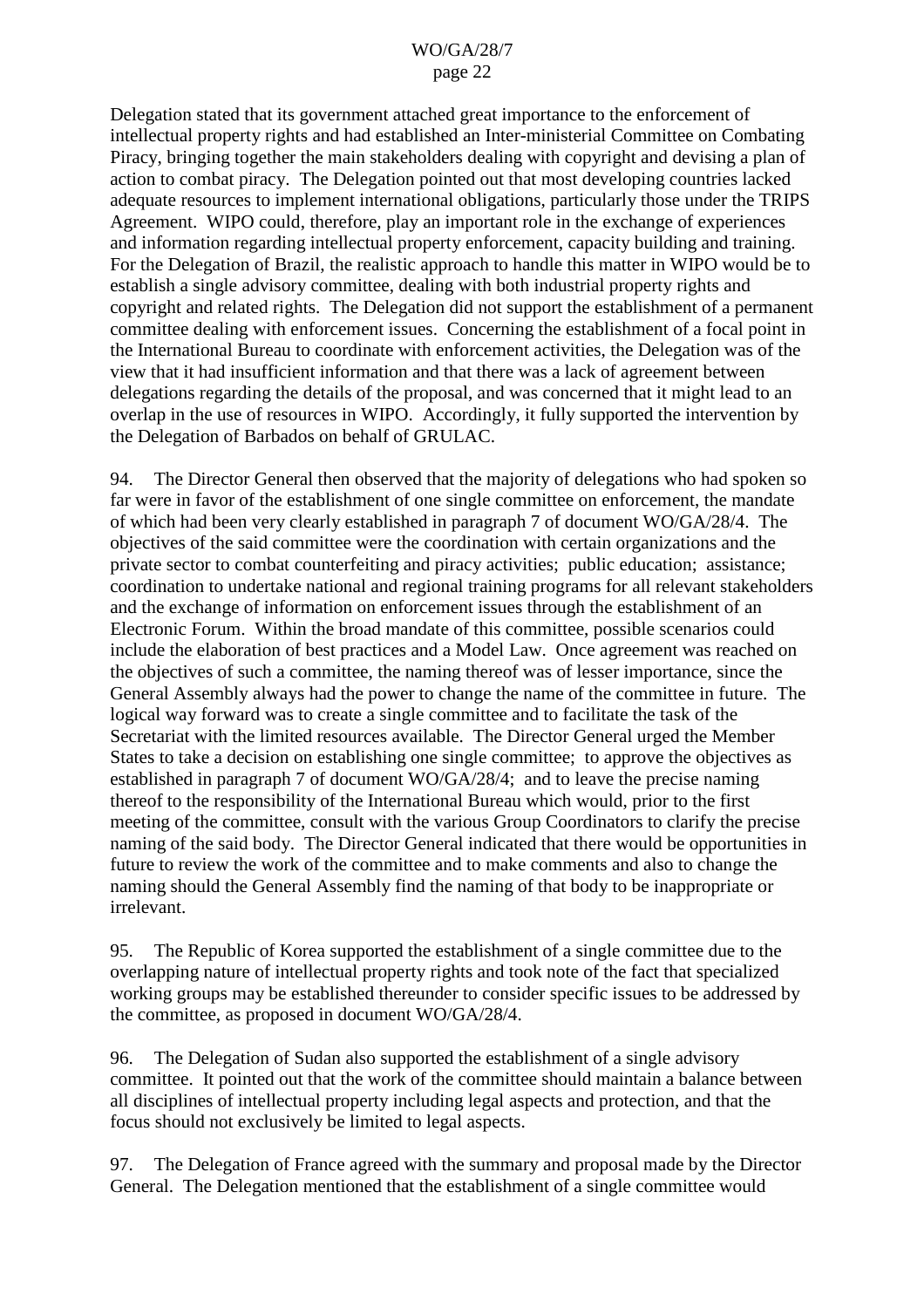simplify matters, but that WIPO ensures enforcement. As far as the mandate or terms of reference were concerned, the main issue was the results that could be achieved through the committee. Regarding the internal coordination in WIPO, the Delegation reiterated that that was a matter to be decided upon by the Director General.

98. The Delegation of Sri Lanka stated that it was interested in establishing an expeditious and cost effective enforcement environment. Accordingly, it supported the establishment of one single committee. It was of the view that the elaboration of a Model Law could be very useful, particularly for developing countries.

99. The Delegation of Peru agreed entirely with the position of GRULAC, as expressed by the Delegation of Barbados, and supported the establishment of one advisory or consultative committee on the enforcement of intellectual property rights, which should not be a permanent committee. The terms of reference of the committee should be limited to the exchange of information and appropriate coordination of work that remained to be done in this respect. The Committee could also deal with cooperation, which was extremely important for developing countries if they were to combat counterfeiting and piracy effectively. The Delegation stated that it could not support the development of best practices on enforcement and would certainly not like to see a Model Law becoming an issue for the Committee.

100. The Delegation of Morocco thanked Mr. Olsson for the summary of the Consultation Meeting on Enforcement. The enforcement of rights is clearly an effective tool for protection of intellectual property rights. This was a crosscutting issue, which affected all aspects of intellectual property, and therefore the Delegation supported the establishment of a single committee on enforcement, which should ensure the exchange of information and experience on fighting counterfeiting and piracy. Therefore, the Delegation would gladly participate in future discussions defining the mandate and structure of this committee. The Delegation also pointed out that it was flexible and interested in the consultation that would soon be held on this subject in the hope that a mutual acceptable solution may be agreed upon.

101. The Delegation of Uruguay agreed with the mandate of the committee outlined in paragraph 7 of document WO/GA/28/4, with the following suggestion: "In no case should the committee have a standard setting or normative functions and the information it handles should not be used anywhere to enable commercial or trade related measures to be used or taken against any country."

102. The Delegation of Brazil in response to the observations made by the Director General, stated that if it were merely a problem of name, the discussions would have been much easier. Instead, some delegations had expressed concerns regarding the normative or standard setting nature of a committee on enforcement. That being the case, the establishment of an advisory committee would be an effective way of achieving the objectives that had been set out in paragraph 7 of the Secretariat's document. The Delegation, therefore, felt that the suggestion that a committee be created without any reference to its actual characteristics, that is whether it was a standing committee, an advisory committee or a consultative committee, would not be sufficient to overcome certain continuing concerns on the part of some countries. The Delegation was, accordingly, of the view that the establishment of an advisory committee would be a better way to meet the concerns of all members of the Assembly. The Delegation thus regretted to say that the establishment of a committee without providing the necessary adjectives to indicate the nature of the committee would not comply with the instructions that they had received from their capital. Extensive discussions had taken place in their capital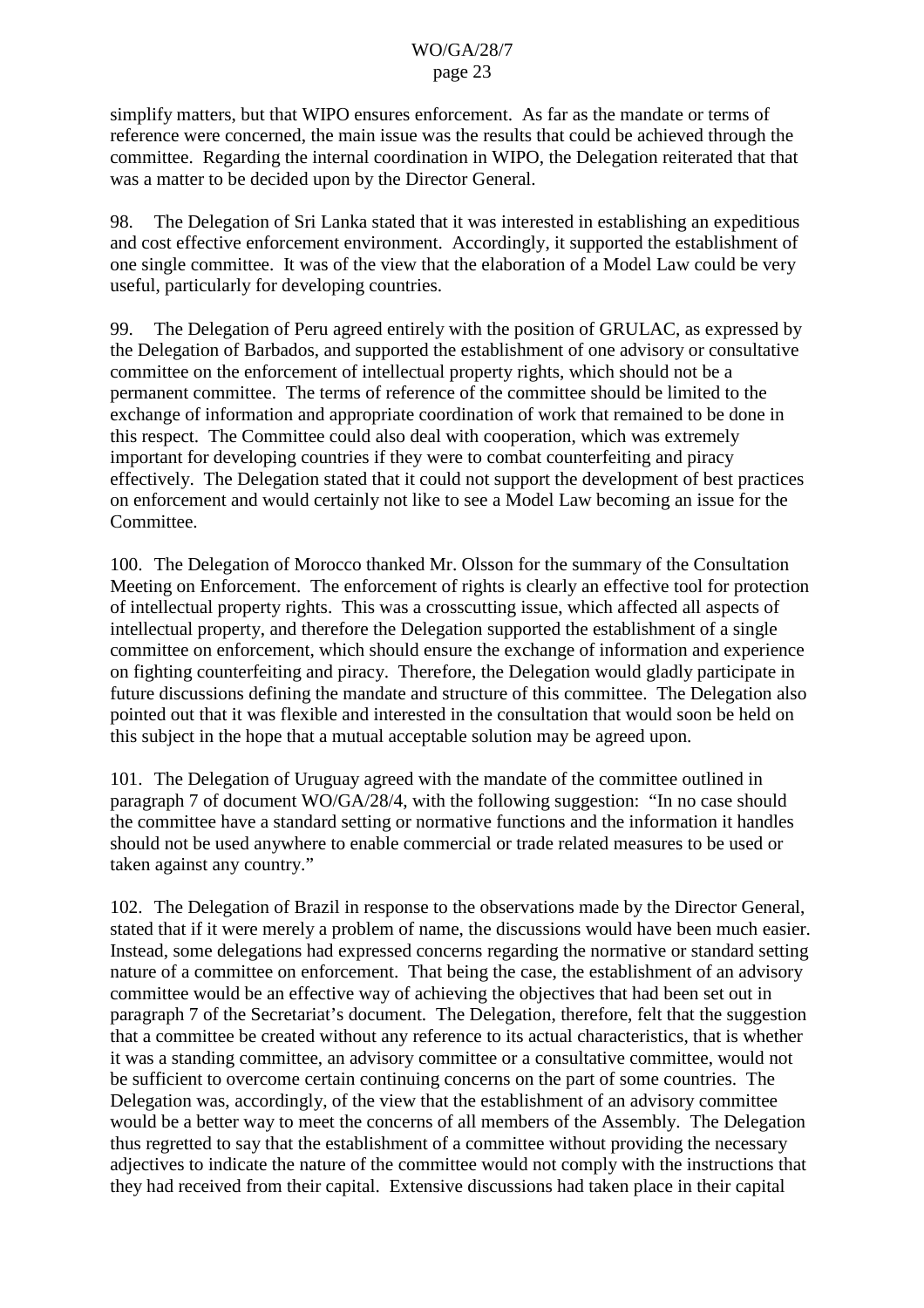and there was a very clear and serious concern about the mandate of the committee. The Delegation therefore reiterated its preference for an advisory committee as a committee that could meet the concerns of the majority members of the Assembly and fully agreed with the proposals made by the Delegation of Uruguay, with respect to the characteristics of such a committee.

103. The Delegation of the United States of America mentioned that it had listened attentively to the various Delegations and also to the summary made by Mr. Olsson followed by the reassurance by the Director General that the work of this single committee was already shaped by the general terms of reference decided in document WO/GA/28/4. It would concur with, and support, the recommendations made by the Director General, in finding it the most acceptable way to proceed with the important work of this committee.

104. The Delegation of Venezuela also favored the establishment of an advisory committee without a normative activity and with clearly defined criteria and mandate as mentioned by the Delegation of Uruguay. It agreed, entirely, with those Delegations who had made similar comments.

105. The Delegation of Argentina supported the intervention made by Barbados on behalf of GRULAC. It also supported the interventions made by the Delegations of Brazil, Peru and Venezuela.

106. The Chair proposed the following conclusion based on the consensus reached, namely:

(1) That the General Assembly should confirm the establishment of a single committee on enforcement of rights;

That the objectives of that committee would, at this stage, be the same as they are defined and outlined according to the terms of paragraph 7 of document WO/GA/28/4; and

(3) That the Director General of WIPO be requested to convene this single committee on the understanding that all Member States who wished to participate therein could participate. Furthermore, that the committee would report to the next General Assembly, on, firstly, the progress achieved in terms of the setting of objectives for the Committee and, secondly, the Assembly should have a fresh discussion at its next session, to define the scope of the committee, its role and its procedures.

107. The Delegation of Brazil supported the proposed conclusion made by the Chair, as provisional, but to be acceptable, it would like to see the suggestion by the Delegation of Uruguay incorporated into the understanding of the Assembly.

108. The Delegation of Uruguay agreed with the intervention made by the Delegation of Brazil but requested to add expressly to the conclusions that in no case would the committee have standard setting or normative responsibilities, and the information handled by the committee should not be used, in any circumstances, for the adoption of commercial or trade related measures against any country.

109. The Delegation of Peru echoed the statement made by the Delegations of Brazil and Uruguay and stated that it would also have concerns in accepting the conclusions by the Chair unless the scope of the remit of the committee were clearly defined.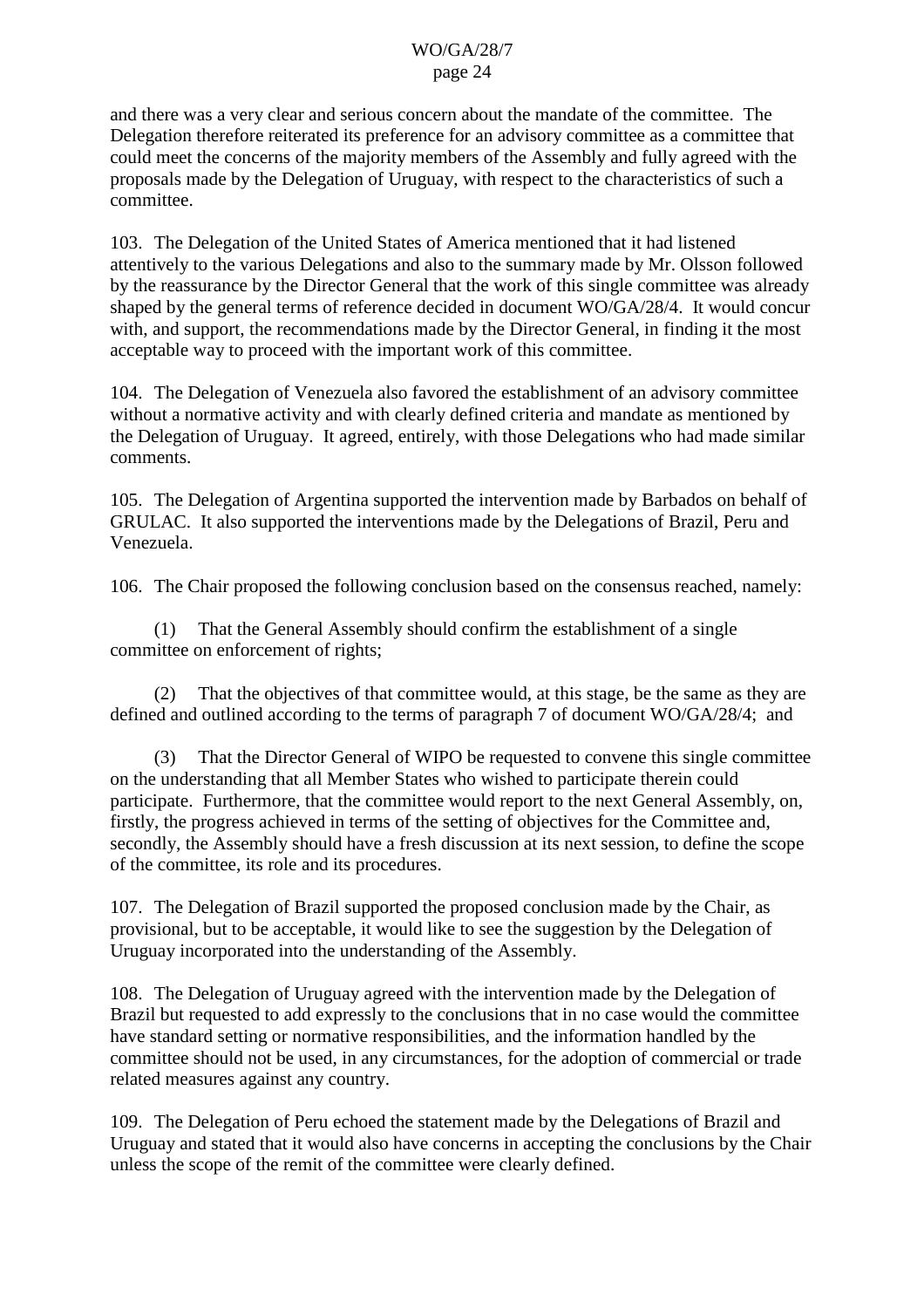110. The Delegation of Cameroon shared the concerns raised by the Delegation of Brazil and wanted to be ensured that the new committee would have no mandate to review the TRIPS Agreement nor have any normative mandate and that the objective of the committee should hinge around the educational and information components.

111. The Delegation of Kazakhstan shared the intervention made by the Delegation of Uruguay and those supporting that intervention. The Delegation further supported the establishment of one single advisory committee.

112. The Delegation of the United States of America was of the view that the Director General had found the appropriate solution in providing the necessary flexibility as outlined in paragraph 7, which could be developed in consultation with Member States and then to come back with a program of action for consideration by the Assembly next year. The Delegation had the impression that the time was ripe to improve the work of WIPO in a positive way and to strengthen the enforcement of intellectual property rights. As set out in the summary made by Mr. Olsson, the Consultation Meeting on Enforcement had underscored the need for improved training and technical assistance. The Delegation stated that the amendments offered by the Delegation of Uruguay did not comport with the language of paragraph 7 of the document under discussion.

113. The Delegation of the Republic of Cuba wished to express its support for the GRULAC declaration and of the declarations of Brazil, Venezuela, Uruguay and Peru. Furthermore the Delegation supported the proposal of the Director General on the establishment of a single Advisory Committee on Enforcement, covering both industrial property and copyright and related rights.

114. The Chair proposed the conclusions for adoption, which were agreed upon after extensive consultation and the following solution was proposed, namely:

The General Assembly took note of the contents of documents WO/GA/28/4 and WO/GA/28/6, prepared by the Secretariat.

(i) The General Assembly decided to establish one single Advisory Committee on Enforcement, in charge of global enforcement issues, covering both industrial property and copyright and related rights.

(ii) The mandate of the Committee in the field of enforcement, which excludes norm setting, was limited to technical assistance and coordination. The Committee should focus on the following objectives: coordinating with certain organizations and the private sector to combat counterfeiting and piracy activities; public education; assistance; coordination to undertake national and regional training programs for all relevant stakeholders and exchange of information on enforcement issues through the establishment of an Electronic Forum.

(iii) The proposed membership and rules of procedure were those contained in paragraphs 8 to 14 of document WO/GA/28/4.

(iv) The Director General to convene a meeting of the said Committee, as soon as possible in the year 2003, and should report to the next ordinary session of the General Assembly.